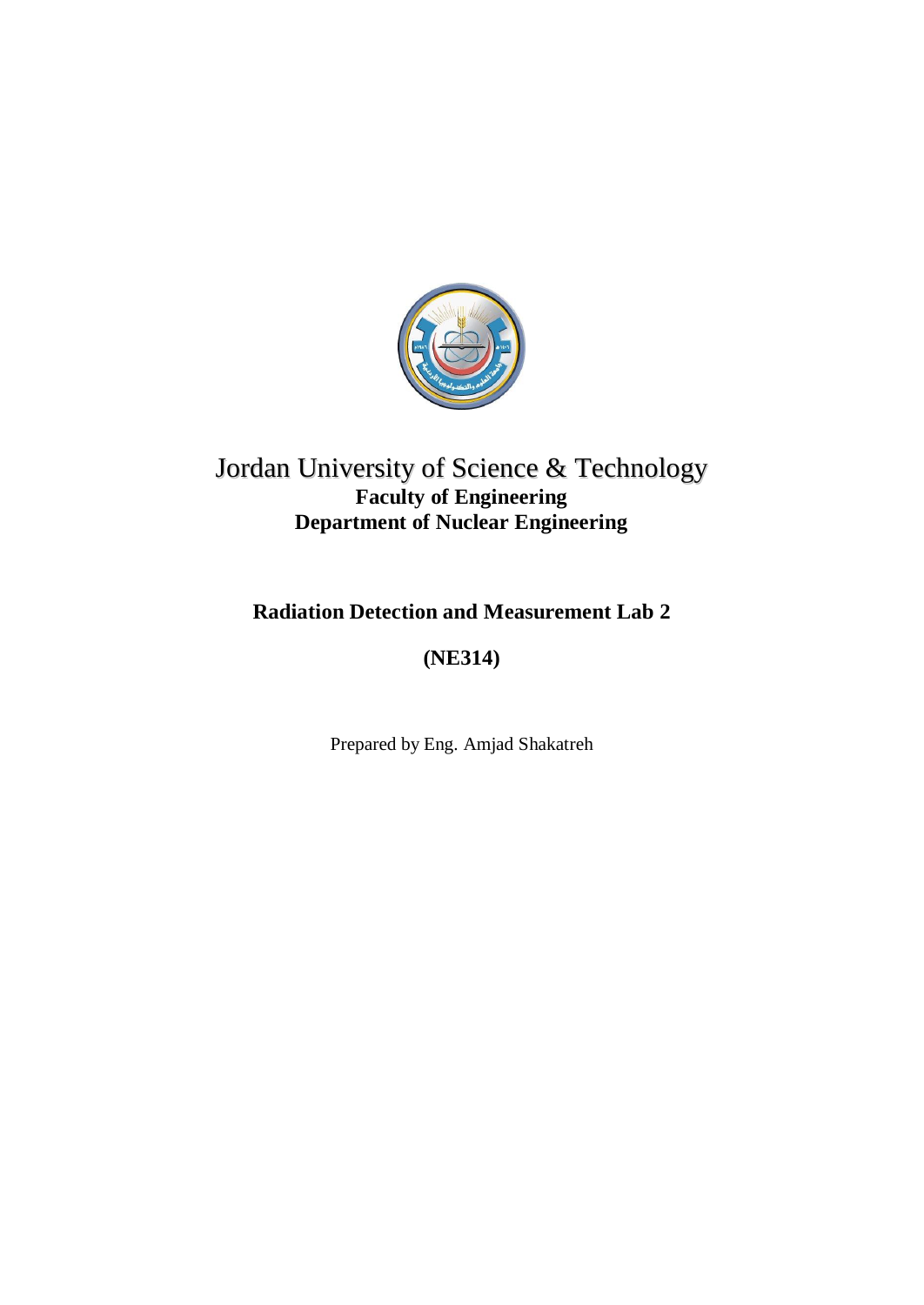# **Experiment (1)**

# **Basic NIM Measurement Experiment**

### **1.1 Objectives:**

- 1. Learn how to apply the Pulsar output signal into the linear portion of the measurement system (the preamplifier and amplifier) and observe the linear shaping of these modules.
- 2. To learn how to use MCA, SCA and GEN2000 software.
- 3. To learn the effect of changing the fine gain in the pulsar out put.

### **1.2 Equipment Required:**

- Pulsar
- Scintillation Preamplifier
- NIM Bin and Power Supply
- Spectroscopy Amplifier
- MCA
- Timing Single-Channel Analyzer
- Oscilloscope
- BNC connectors and cables

#### **1.3 Introduction**

The first part of this experiment provides familiarity with the oscilloscope, which is the instrument used for observing the input and output pulses for the various modules in the system to determine whether the wave shapes, amplitudes, and timing are correct with respect to the rest of the equipment. Next is an introduction to a pulse generator, which is an instrument that simulates the pulses originating in a nuclear radiation detector and furnishes the pulses with the known characteristics to the input of the system.

Most nuclear counting equipment uses transistorized modules (NIM) which derive their power from a bin into which the module is plugged. Never insert or remove modules without turning off the bin power, otherwise modules may be damaged. Never apply D.C. voltages to signal inputs otherwise transistors may be damaged.

Different connectors and cables are used for high voltage lines and signal lines. MHV and SHV (shielded) connectors are for high voltage; SHV connect HV supply through TC 164 preamp. BNC connectors are usually used for signal lines. There is a drawer in the laboratory which contains folders with instruction manuals for all the equipment in the lab. If you are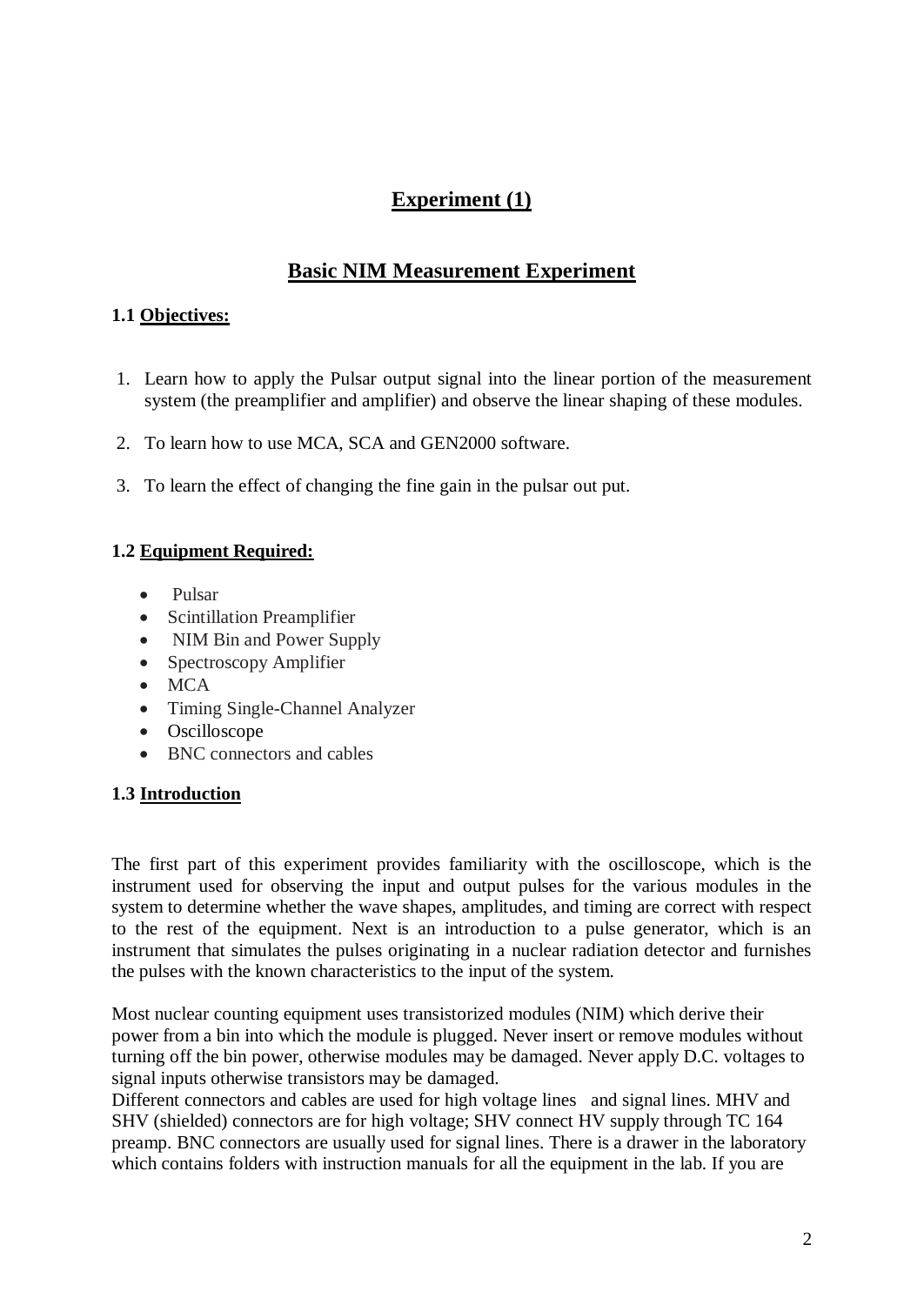Unfamiliar with the equipment, read the manual before using the equipment.

**Power Supplies:** NIM bins provide power for most counting circuits. High voltage power supplies provide voltage for GM tubes, proportional counters, and photomultiplier tubes. Connect HV supply only with power turned off and voltage controls at lowest available setting. Turn on power after connections are made. Some HV supplies have a time delay which assures that rectifier tubes have warmed up before voltage can be applied. Gradually increase voltage. Listen for voltage breakdown and, if possible, watch for breakdown on scope.

**Amplifiers** amplify and shape pulses from counter. Gain typically 5-1000. Gain must be low enough that amplifier does not overload. When overloading occurs amplification deviates from linearity and pulse shape changes: pulses develop flat tops. Gain must be high enough that smallest pulses which are to be counted have an amplitude greater than 0.2 v.

**Preamplifiers** are low gain amplifiers. Their principal function is to provide impedance matching to drive the signal cables between the counter and the amplifier. They also shape the pulses. The preamplifiers derive their power from the supply of the main amplifier. Preamplifiers often provide a connection

from the HV power supply to the counter and contain a high voltage capacitor which insulates the high voltage from the preamplifier input.

**(Integral) Discriminator** produces pulses of uniform height from input pulses larger than the (adjustable) discriminator level or bias. Be sure that amplifier output pulse has correct sign for discriminator input (usually positive).

**Single Channel Analyzer** *(SCA)* produces pulses of uniform height from input within a range of heights. This range of height is referred to as the window. Both the width of the window and its position are adjustable. SCA's can also serve as integral discriminators if the window can be opened wide enough.

**Multichannel Analyzer** permits simultaneous analysis of the entire pulse height spectrum and consists effectively of many (512, 1024) SCA's all of which have the same window width.

**Scaler** (also called counter/timer) counts pulses from discriminator SCA output. Be sure that input pulses have proper sign. Scalars often have built-in adjustable discriminators.

Timer turns scalars off after preset time. (Canberra 2071A scalar has internal timer).

**Coincidence Analyzer** records two (or three) pulses which occur within an adjustable time interval. Pulses of uniform height are produced when the input pulses meet the coincidence requirement. Analyzer may also be used in anticoincidence mode, i.e., it puts out a pulse when the input pulses do not occur within a preset time interval.

**Delay Circuit** delays a pulse by a selected length of time (200 ns to 6 :s). This circuit is used in connection with the coincidence analyzer to compensate for time differences in different counters.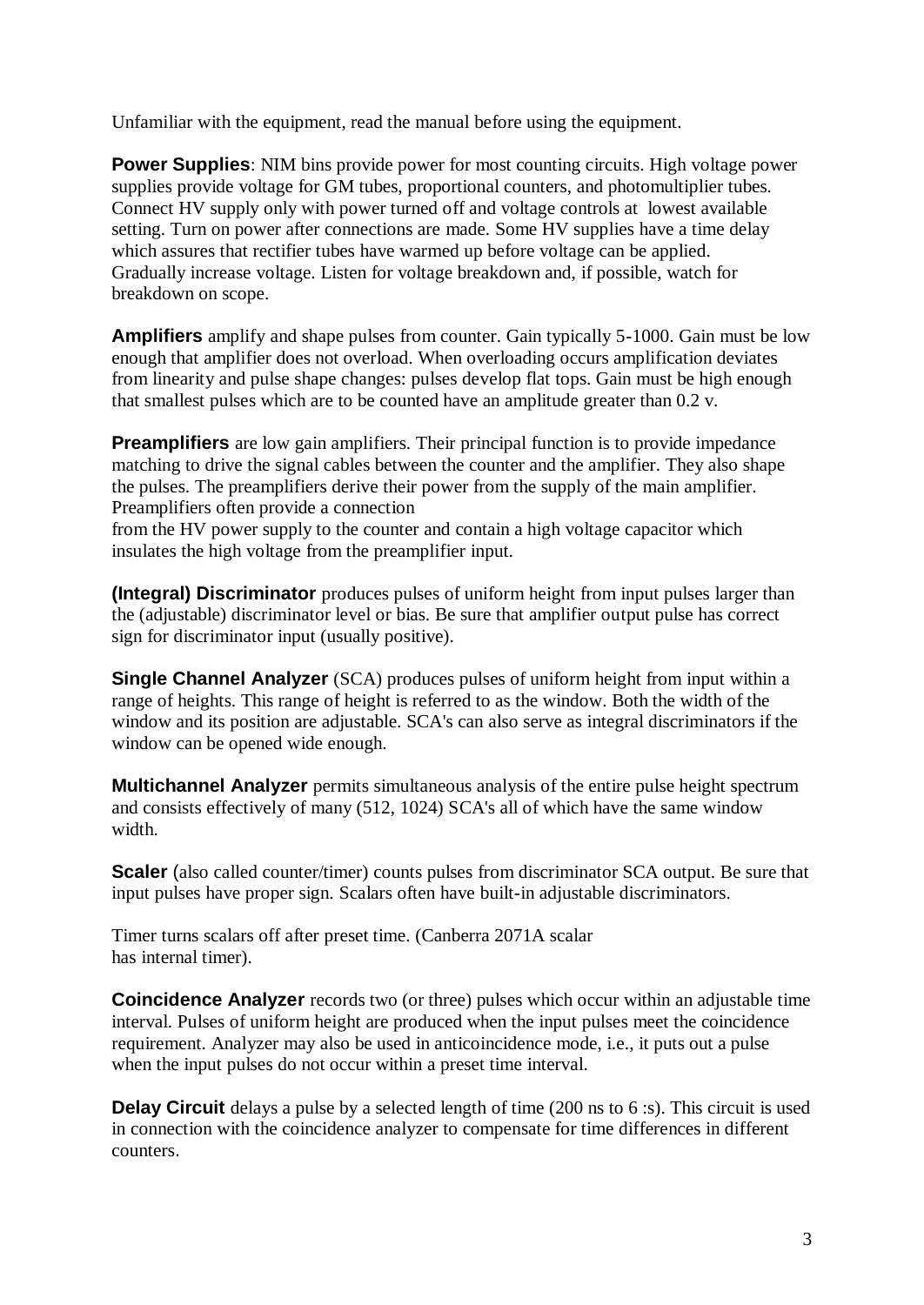## **Procedure**:

### **1.1 Part 1: Using a Single-Channel Analyzer**

1. Pulser output should be on positive output. ( note , when you change the pulser height the peak value will change you can improve this using the oscilloscope ) plot your outputs .

2. For SCA you have two types Canberra and Ortec module they have same output results put different procedure .( for Canbbera SCA lower level and ΔE□ Lower level but on ortec you have lower level and upper level not that **ΔE** is **Lower** is equal to subtract upper level and lower level . also SCA switch should be on normal position

- **1.** Use the Lower-Level control of the amplifier to adjust the discriminator levels for various settings of the 480 Pulse- Height control. With this connection, the 551 operates the same as it did in the Integral mode. Then fill Table (1.4).
- **2.** Make a plot of the lower level settings as a function of pulse height. This will prove that the lower-level portion of the SCA operates the same as the integral discriminator.

**(Note upper level should be to the maximum 10)**

| 480Pulse-HeightDial Settings   551 Lower Level |                       | <b>SCA</b> output |
|------------------------------------------------|-----------------------|-------------------|
|                                                | $1, 2, 3, \ldots, 10$ |                   |
|                                                |                       |                   |
|                                                | 2.310                 |                   |
|                                                | 2.310                 |                   |
|                                                |                       |                   |

#### **Table (1.1): Relation between pulse Height and SCA Lower Level**

- 3. Set the SCA in the Window (differential) mode. Set the Lower-Level control at 1 volt and change the Window (Upper- Level) control as on table
- 4. At first, the pulsar height should be at 10 volt.

.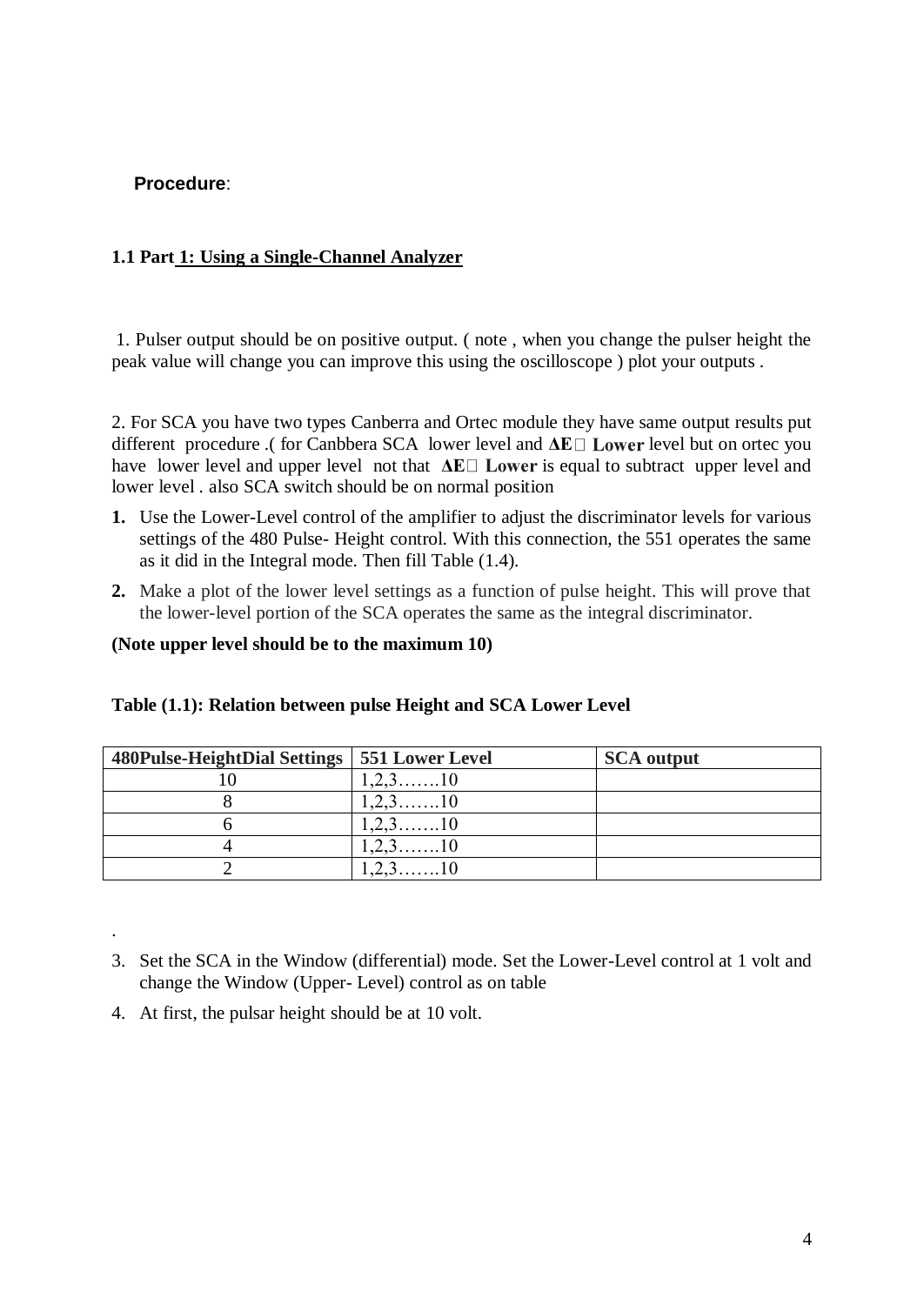#### **Table (1.2): Relations between Levels and ΔE**

| <b>Lower Level</b> | <b>Window or Upper Level</b> | $\Delta E$ Upper | $\Delta E \Box$ Lower |
|--------------------|------------------------------|------------------|-----------------------|
|                    |                              |                  |                       |
|                    |                              |                  |                       |
|                    |                              |                  |                       |
|                    |                              |                  |                       |

5. Decrease the Pulse-Height controls until the counter starts to count. Record this setting in Table  $(1.4)$  as  $\Delta E$  Upper.

6. Continue to decrease the 480 Pulse-Height control until the counter stops counting. Record this value as ΔE Lower in Table 1.2

7. Make a plot of the Window settings vs. ΔE Upper – ΔE Lower on linear graph paper.

8. Repeat these measurements with the Lower-Level control set at 2 .

( Note, for the ortec module the switch should be on normal position , now change the switch to Window Position and integral position repeat the above procedure and compare the outputs results .)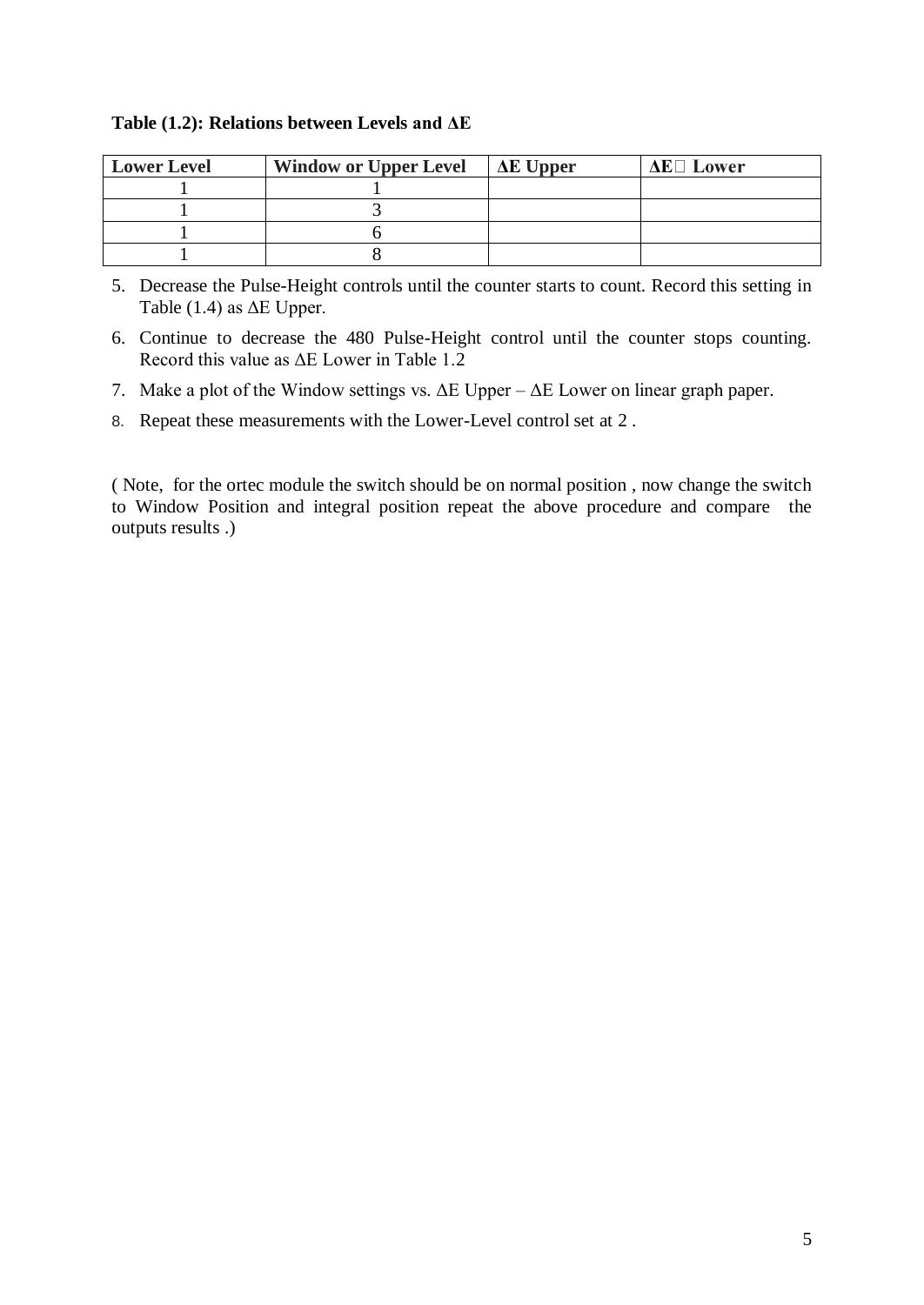# **GAMMA-RAY SPECTROSCOPY USING NAI(Tl)**

### **1.1 Objectives:**

The Objectives of this experiment is to acquaint the student with some of the basic techniques used for measuring gamma rays. It is based on the use of a sodium iodide (NaI) detector that is thallium-activated (Tl). GAMMA EMISSION

Most isotopes that are used for gamma measurements also have betas in their decay schemes. The typical decay scheme for the isotope will include a beta decay to a particular level followed by gamma emission to the ground state of the final isotope. The beta particles will usually be absorbed in the surrounding material and not enter the scintillator at all. This absorption is normally assured with aluminum absorbers. For this experiment the betas offer no real problem, and so absorbers are not specified.

There will be some beta absorption by the light shield over the phototube. The gammas, however, are quite penetrating and hence will pass easily through the aluminum light shield.

Generally there are two unknowns that we would like to investigate about a gamma source. One is the energy of the gammas from the source. The other is the number of gammas that leave the source per unit of time. In this experiment the student will become familiar with some of the basic NaI(Tl) measurements associated with gamma emitting unknowns.

## **1.2 Equipment Required:**

- Canberra NaI(TI) Crystal, Phototube Assembly Model  $802 2 \times 2$  and
- Canberra Photomultiplier Tube Base( Preamplifier Model 2007P)
- High Voltage Power Supply
- Canberra 2022 Amplifier
- gamma sources,
- Connecting cables
- Multichannel Analyzer (MCA)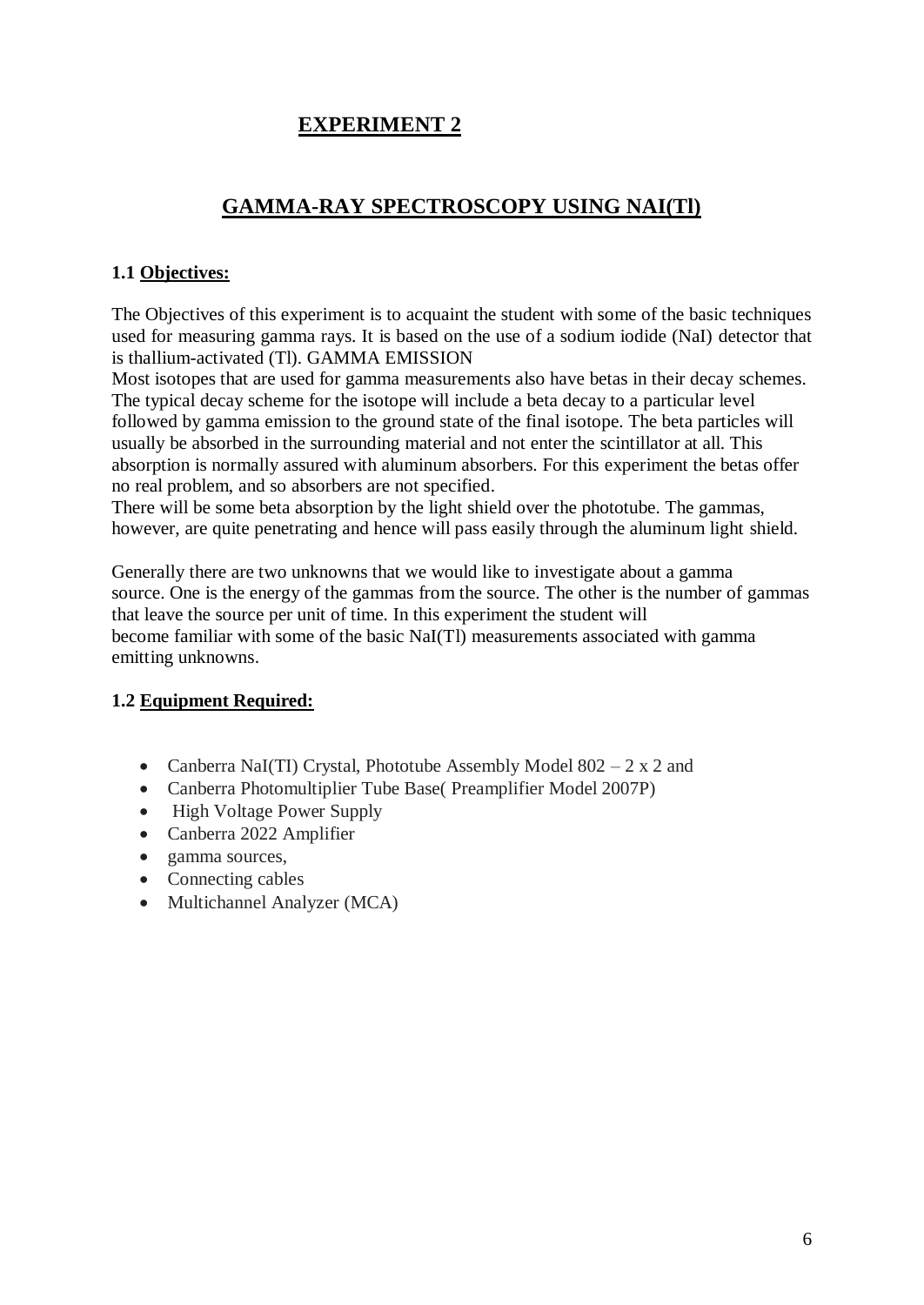#### **Part (A) Inverse Square Law**

#### **introduction**

There are many similarities between ordinary light rays and gamma rays. They are both considered to be electromagnetic radiation; hence they obey the classical equation

 $E = h.v$ where

 $E =$  energy of the photon in ergs,

 $v =$  the frequency of the radiation in cycles/second, h = Planck's constant  $(6.624 \times 10{-}27 \text{ ergs} \cdot \text{s})$ .

Therefore, in explaining the inverse square law it is convenient to make the analogy between a light source and a gamma-ray source.

Let us assume that we have a light source that emits light photons at a rate, N0 photons/second. It is reasonable to assume that these photons are given off in an isotopic manner, that is, equally in all directions. If we place the light source in the center of a clear plastic spherical shell, it is quite easy to measure the number of light photons per second for each cm2 of the spherical shell. This

intensity is given by

$$
I_0 = \frac{N_0}{4\pi R_0^2}
$$

$$
A_0 = 4\pi R_0^2
$$

Where  $N0$  = the total number of photons/second from the source, and  $A0$  = the total area of the sphere in cm2.

Since  $A_0 = 4\pi R_0^2$ 

where R0 is the radius of the sphere

then 
$$
I_0 = \frac{N_0}{4\pi R_0^2}
$$

Since N0 and  $4\pi$   $\Box$  are constants, 10 is seen to vary as  $1/R_0^2$ 

#### **5.2.2 Procedure**

1. Set the Scintillator at the proper operating voltage (.75)volt , and place the Cs source 1 cm away from the face of the window.

2. Count for a period of time long enough to to get reasonable statistics (5 )

3. Move the source to 2 cm and repeat the measurement for the same amount of time. Continue for the distances listed in Table 2. (Note that for the longer distances the time will have to be increased to obtain the same statistics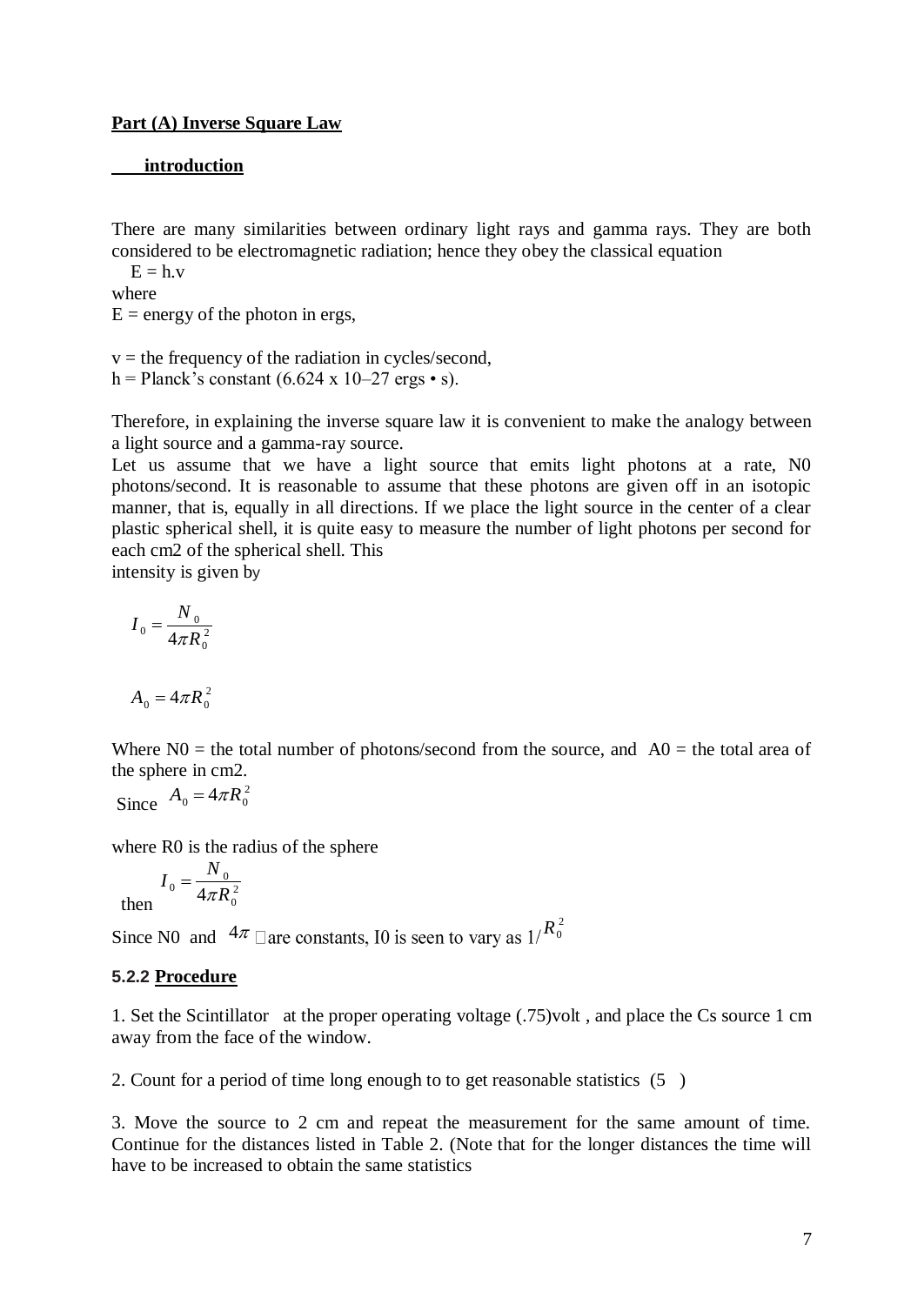On linear graph paper, plot the corrected activity (x axis) as a function of distance. Since the intensity is proportional to the activity, this plot should have the 1/R2 0 characteristics exhibited by

From the corrected activities in Table,

$$
A=\frac{K}{R^2}
$$

Where

 $R =$  the distance for the measurement (cm),

 $A =$  the correct activity, and

 $K = a$  constant which is to be determined from the individual entries in Table

5. Find K for each entry in Table 2. Calculate an average K (K) from the eight values. What is the percent deviation of each individual K value from K?

|                | Table         |        |  |  |  |  |
|----------------|---------------|--------|--|--|--|--|
|                | Distance (Cm) | Counts |  |  |  |  |
|                |               |        |  |  |  |  |
| 2              |               |        |  |  |  |  |
| 3              |               |        |  |  |  |  |
| $\overline{4}$ |               |        |  |  |  |  |
| 5              |               |        |  |  |  |  |
| 6              |               |        |  |  |  |  |
| $\mathcal{L}$  |               |        |  |  |  |  |
| 8              |               |        |  |  |  |  |
| $\mathbf Q$    |               |        |  |  |  |  |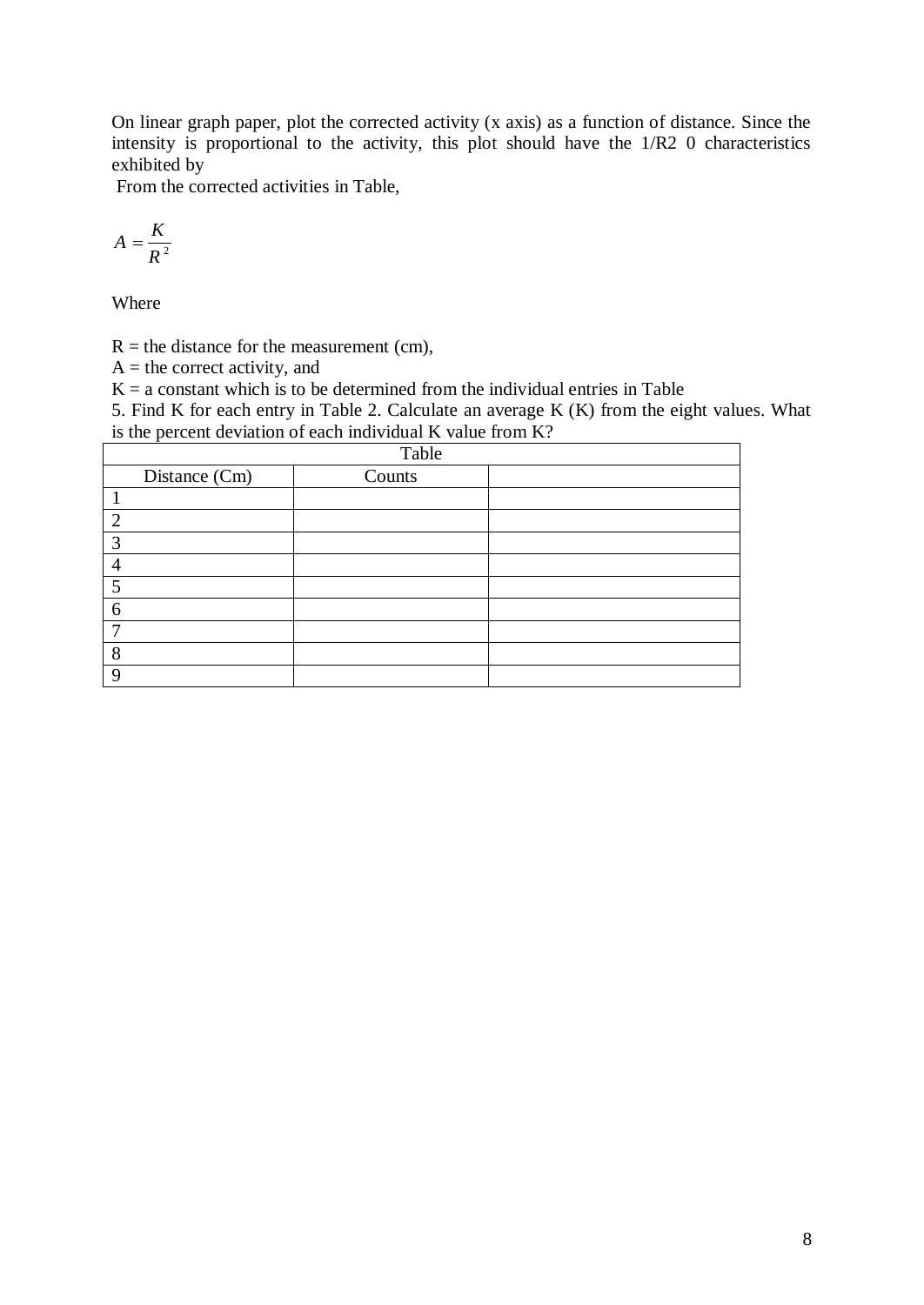### **Procedure**

Set up the detector assembly, high voltage, and computer as shown below in Fig. l. There are three parameters that ultimately determine the overall gain of the system: the high voltage that is furnished to the phototube and the gain of the preamplifier and the amplifier .

The Lab Instructor will assist you in connecting the signal cable, pre-amp cable, and high voltage cable. The signal cable is connected directly from the pre-amplifier to the Amp in connector of the UCS. The high voltage cable is connected to the high voltage power supply. The pre-amp cable is connected to the back of an amplifier module in the nuclear bin. The gain of the photomultiplier tube is quite dependent upon its high voltage. A rule of thumb for most phototubes is that a 10% change of the high voltage will change the gain by a factor of 2. The high-voltage is set at about the middle of the acceptable operating range (normally about +1000 V). If the voltage is not adequate or does not cover the range in the UCS , see Lab Instructor. Do not change it on your own.

The UCS system consists of a computer, display, keyboard, and software to run the data acquisition program. Ask the Lab Instructor for help before using the system. To start the data acquisition system, follow the procedure below

Start the computer by pressing the black button the rear of the computer box. (Usually this computer will already be on.) Wait until the Windows operating system appears on the display. Click on the UCS20 icon to start the UCS20 program.

An abbreviated manual of how to use UCS20 is on the lab bench. Do not remove it from the Lab. Ask the Lab Instructor to help interpret the panels on the display for you.

A detailed manual for UCS20 is also available on the computer as a PDF file.

You may start acquiring data by clicking on GO. There is sufficient radiation in the room that the detectors will count even without the radioactive source in place. Click on stop to stop accumulating and display the spectrum.

PROCEDURE (You will need to ask the Lab instructor for assistance in getting started)

1. Request the 137Cs source from the Lab Instructor and place it about 2 cm in front of the NaI(Tl) crystal using the available holder. A the predominant gamma ray photopeak energy in the data is 0.662 MeV.

2. Set the voltage gain (Click on Settings and then on Amp/HV/ADC)) of the system such that the centroid of the 0.662-MeV photopeak for 137Cs is approximately in channel 500. Since the system is linear, this will correspond to about 0.0013 MeV per channel. This is different than in the illustrations shown in Figs. 3.1a and 3.2b where the gain of the system has been set so that 0.662 MeV falls at channels around 331.

3. Accumulate the 137Cs spectrum for a specified period time that is long enough to determine the centroid of the position of the most prominent peak. The spectrum will look similar to the one shown above. You may set the time on the computer so that it

accumulates data for a specified time. (Click on the clock and click on live time.) I would suggest about 300 sec.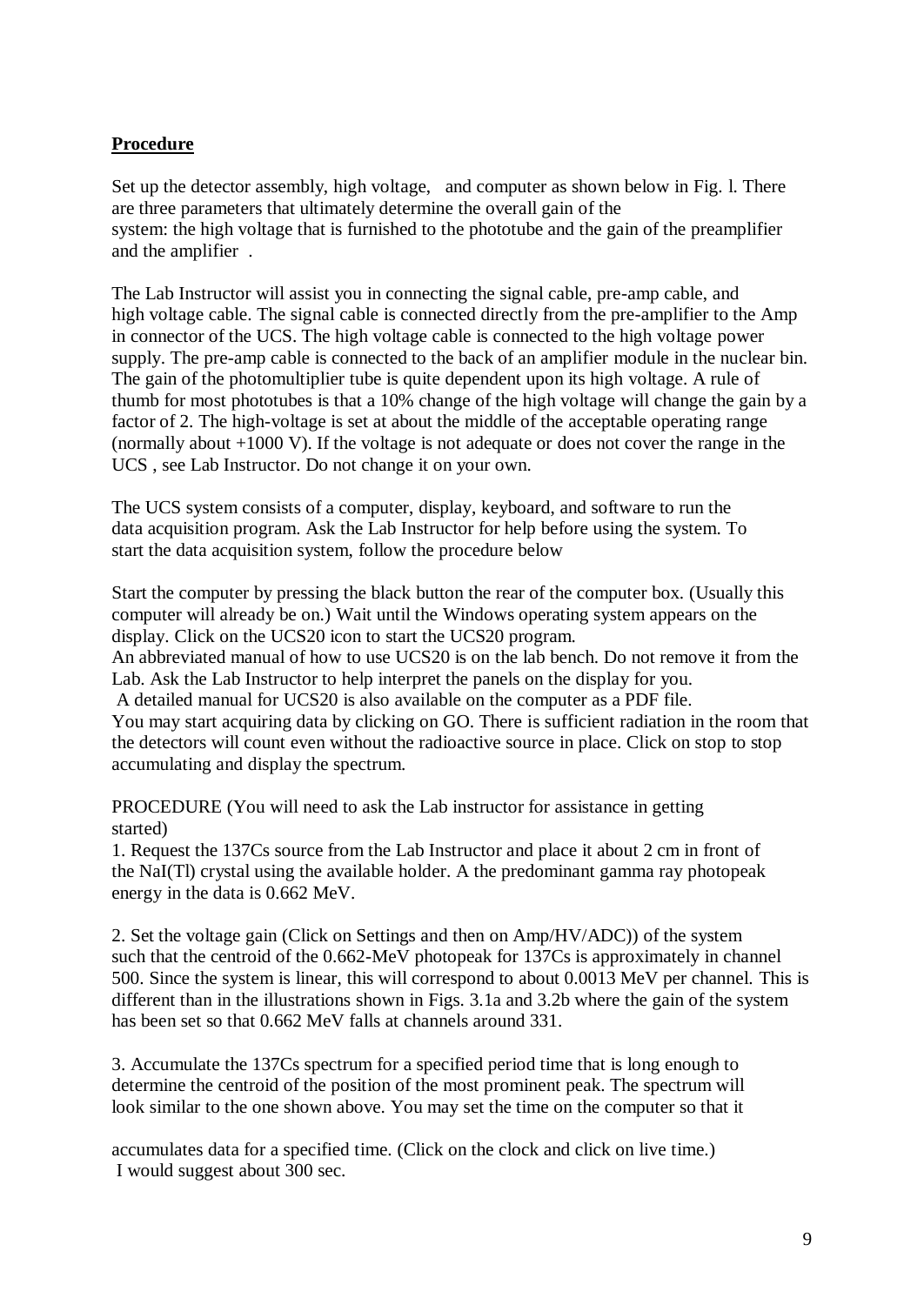4. Save the spectrum .

5. Determine the centroid (channel numer) of the 0.662 photopeak and write it down in Table 1 . Do the same for the 0.032 MeV x-ray photopeak. Now calibrate the x-axis in KeV. Click on Settings ,Expand Energy Calibrate and click on Uncalibrate Click on Energy Calibrate again Click on 2 point

Enter the energy in KeV and the Channel number of the two peaks. A linear fit will be made to calibrate the x-axis in KeV. Click on the peaks to be sure they read the correct energy in KeV. Your numbers should agree with the spectrum below in Fig 2 if you calibrated it correctly.

Figure 2 Illustrates a typical 137Cs spectrum in 1024 channels that has been plotted On linear scale.



Fig 2 shown below shows the full 2048 channels using a logarithmic scale for the vertical axis This scale emphasizes the channels with the fewest counts and shows background counts in v channel 1000 and also up around 1800. These counts are not coming from the 137Cs source but are probable coming from background in the room.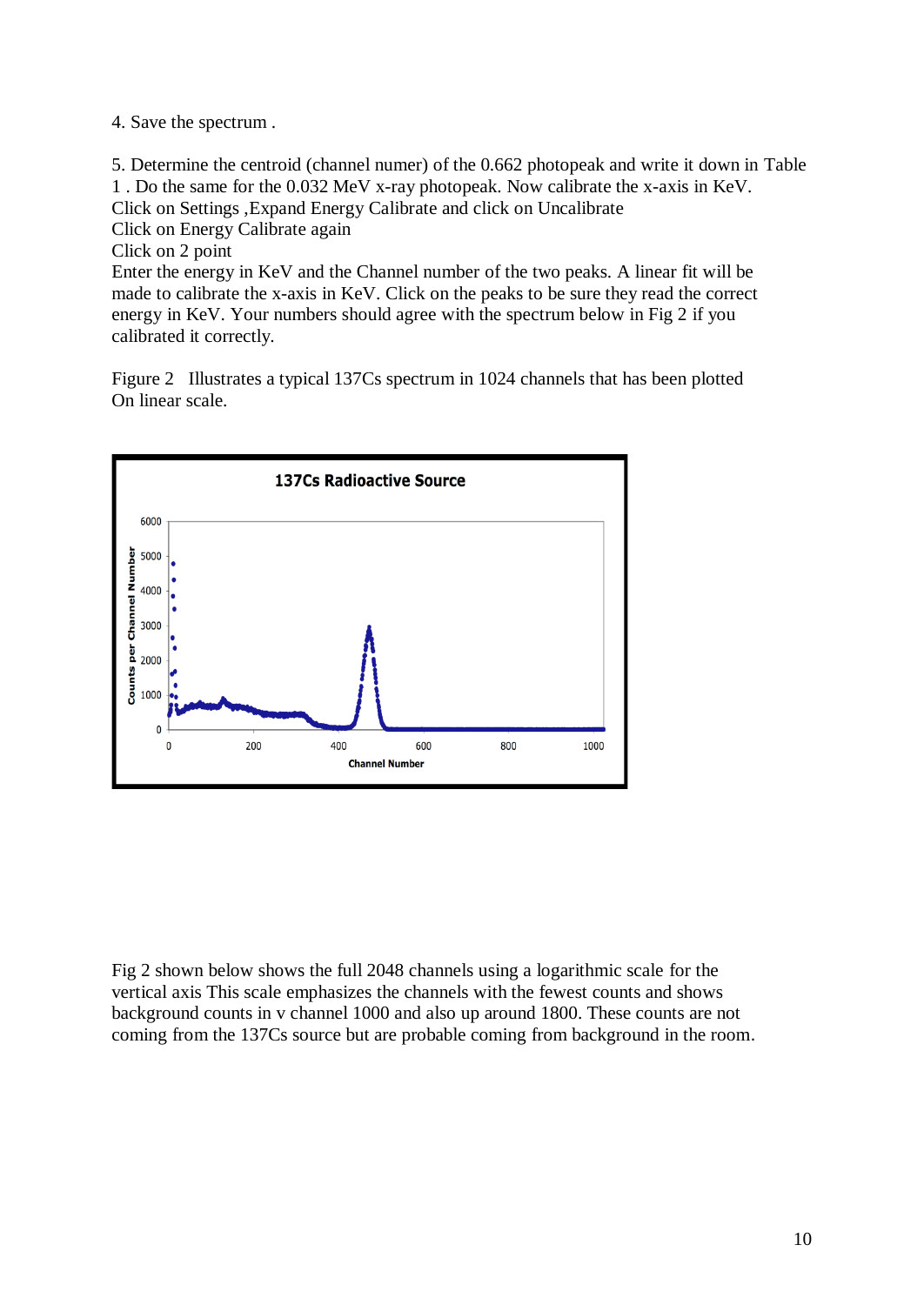

6. The next is to determine the background in the room that you also accumulated with the Cs spectrum. Click on the Eraser and delete the Cs data in the computer that is being displayed. Accumulate a spectrum with the 137Cs source completely removed from the detectors. It is necessary to do this to determine the cosmic ray and room background. Record it for the same amount of time as 137Cs. Record the live time again.

Save this spectrum on the computer and follow the same procedure as above in order to plot it as a scatter plot in Excel . You may also use the Strip Background feature of the computer instead of Excel. Ask your instructor for assistance.

7. Multiply the number of counts in each channel in the background spectrum by the ratio of the live times. If the live times are the same, then this number is 1. Now subtract the background spectrum from the 137Cs spectrum. The subtracted 137Cs spectrum should look even closer to Fig 3.2 in the ORTEC Application Note 34.

8. Repeat steps 3, 4, and 5 with a 60Co, and 22Na source. Compare the 60Co to that in Fig.3. They should be similar. What are the energies of any prominent peaks in the background. Estimate the centroids and determine the energies.

Exercise a. Plot the 137Cs, 60Co, and 22Na spectra and fill in items 1, 2, 3, 4, and 5 in Table 3. How do your measured energies of the peaks compare with known values.

Explain why there are differences? What is the error in determining the centroid of a photopeak? How does this error propagate to error in energy in your calibration?

Exercise b. From items 1, 2, 3, 4, and 5 in Table 3 make a plot of energy of the photopeaks vs. channel number. Figure 3.4 shows this calibration for the data taken from Figs. 3.2 and 3.3. Using the methods in Ref 9 to perform a linear least squares fit of the data to a straight line so that the y variable predicts the energy as a function of the x variable which is the channel number. Determine the slope and y-intercept of the straight line that best fits the data in Table 3.1A and the error on the slope and yintercept.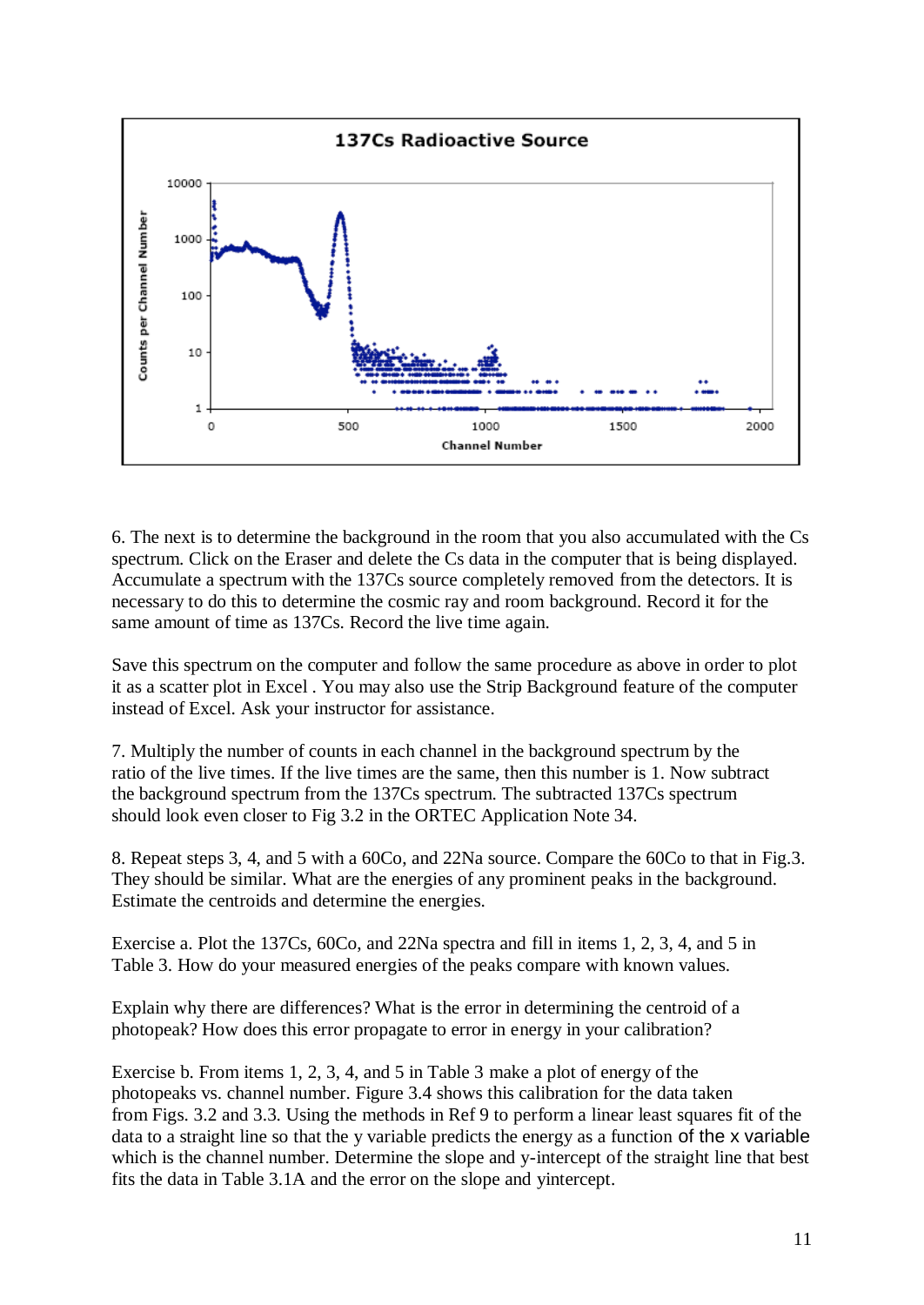Determine the overall Chi squared and comment on your goodness of fit. You may use the computer program WinCurveFit on the desktop to do the least squares fit.. Ask you instructor for assistance.

| Items | Event<br>Photopeak Energy<br>(MeV) | Channel Number<br>of Centroid of<br>Photopeak | Error in Channel<br>Number |  |
|-------|------------------------------------|-----------------------------------------------|----------------------------|--|
| 1     | Cs 137 0.032                       |                                               |                            |  |
| 2     | Cs 137 0.662                       |                                               |                            |  |
| 3     | Co 60<br>1.17                      |                                               |                            |  |
| 4     | 1.33<br>Co 60                      |                                               |                            |  |
| 5     | Co 60<br>2.50                      |                                               |                            |  |
| 6     | Na 22 0.511                        |                                               |                            |  |
| 7     | Na 22 1.275                        |                                               |                            |  |
| 8     | Other sources                      |                                               |                            |  |
| 9     |                                    |                                               |                            |  |
| 10    |                                    |                                               |                            |  |

Exercise c. What feature in the 137Cs spectrum is equal to the energy of the backscattered peak plus the Compton edge? This is true for any gamma ray spectrum.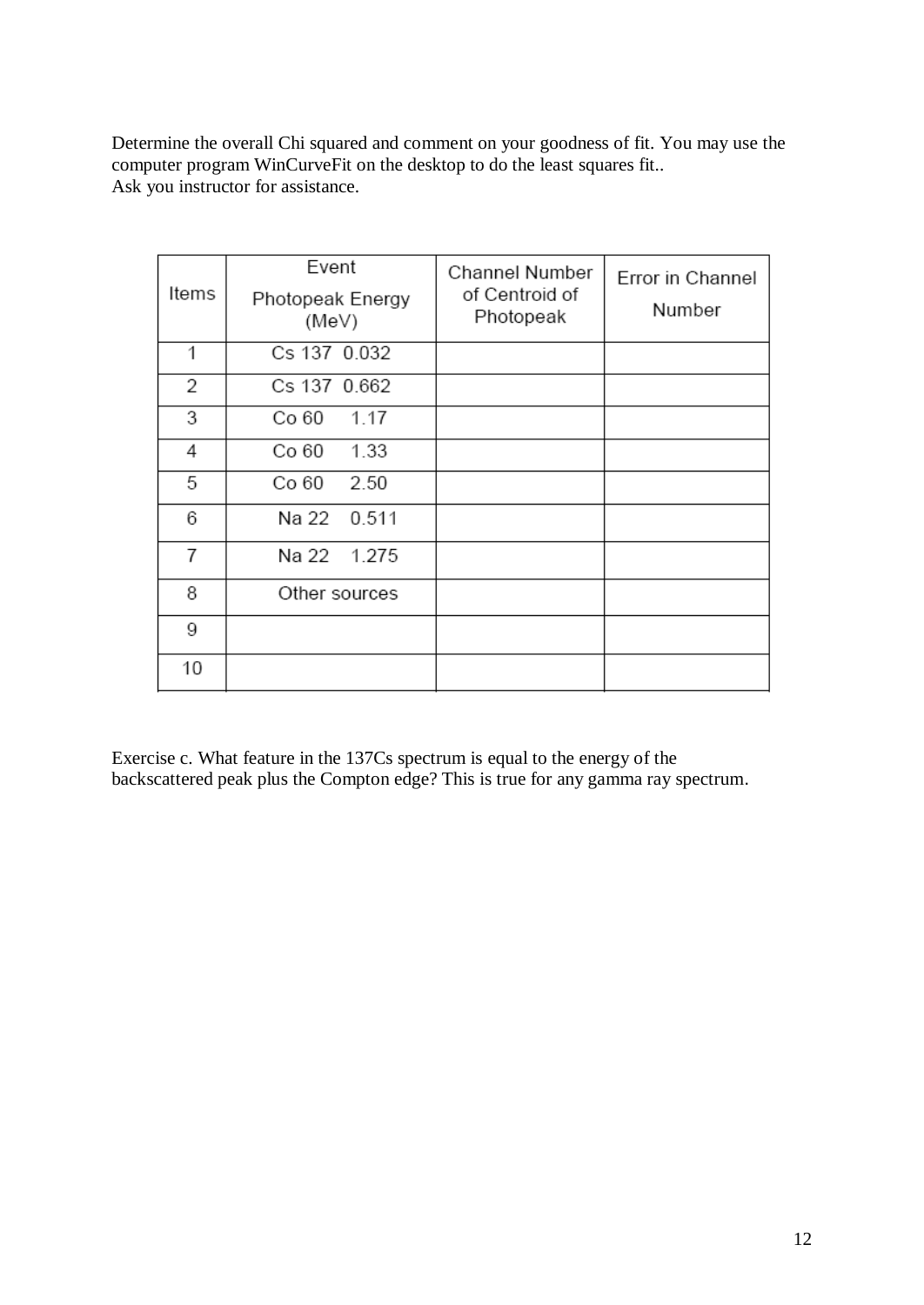#### **SPECTRUM ANALYSIS OF 60CO AND 137CS**

The purpose of this experiment is to explain some of the features other than the photo peaks, that are usually present in a pulse-height spectrum. These are the Compton edge, backscatter peak, and x-rays.

The Compton interaction is a pure billiard-ball type collision between a gamma photon and what might be termed a free electron in the NaI(Tl) crystal. By this process the incident gamma gives up only part of its energy to the electron.

The amount given to the recoil electron (and hence the intensity of the light flash) depends on whether the collision is head on or glancing. For a head-on collision the gamma imparts the maximum allowable energy to the free electron. The energy of the scattered gamma can be determined by solving the energy and momentum equations for this billiard-ball collision.

The solution for these equations in terms of the scattered gamma ray energy can be written as

$$
E_{\gamma} = \frac{1}{\frac{1}{E_{\gamma}} + \frac{1 - \cos \theta}{m_e c^2}}
$$
(1)

where

 $E_{\nu}$  = the energy of the scattered gamma-ray in MeV,

 $\theta$  = the scattering angle of the gamma ray,

 $E_y$  = energy of the incident gamma-ray in MeV.

 $m_ec^2$  = 0.511 MeV the rest mass energy of the electron.

This formula can be written approximately as

$$
E_{\gamma} = \frac{E_{\gamma}}{1 + 1.96 E_{\gamma} (1 - \cos \theta)}
$$

 $(2)$ 

#### Compton Edge

If  $= 180$  degrees due to a head-on collision in which the gamma ray is scattered directly back, Eq. (2 ) becomes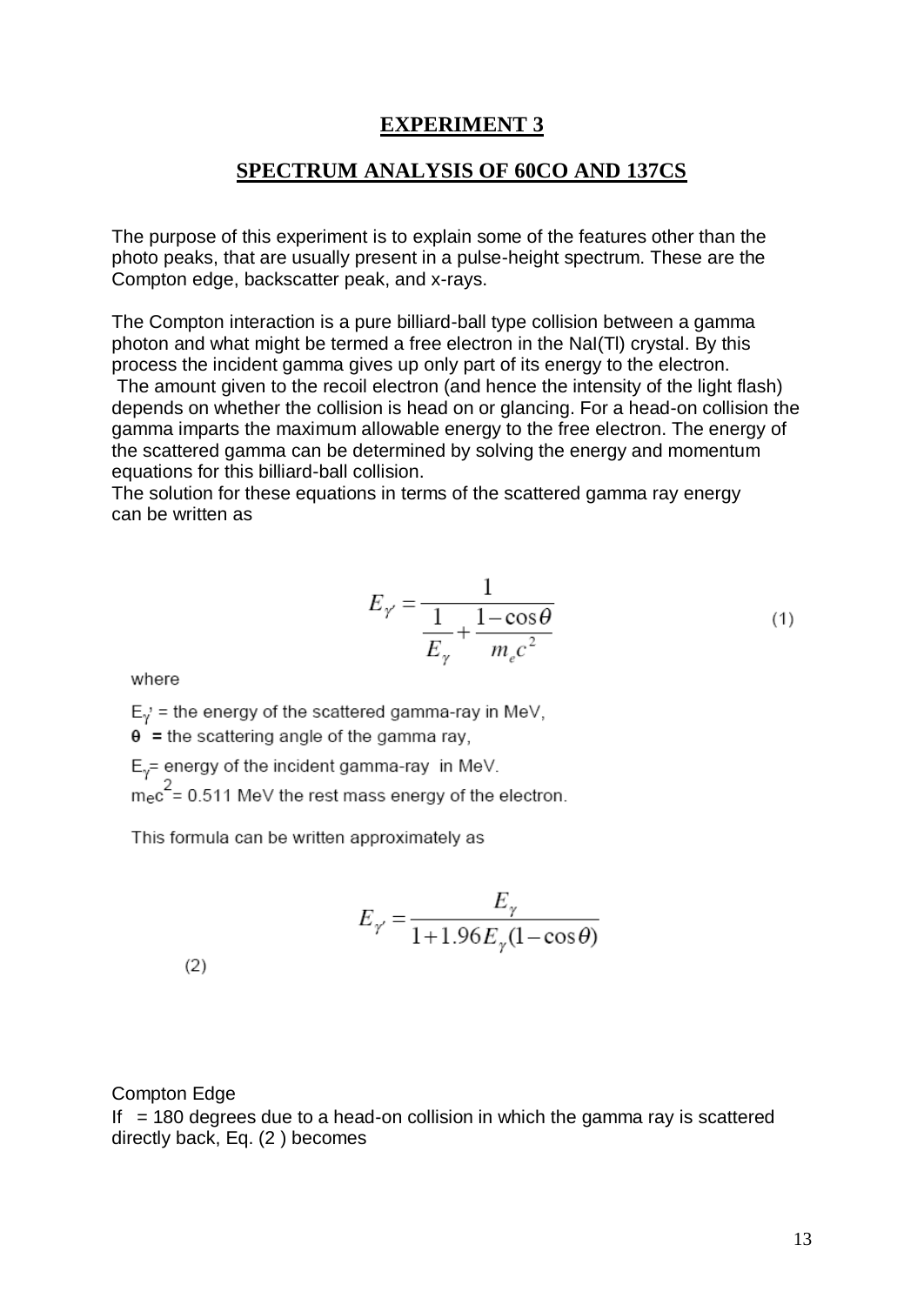$$
E_{\gamma} = \frac{E_{\gamma}}{1 + 3.96 E_{\gamma}}
$$

 $(3)$ 

As an example, we will calculate  $E_{\gamma}$  for an incident gamma energy of 1 MeV:

$$
E_{\gamma} = \frac{1}{1 + 3.96} = 0.202 MeV
$$

By conservation of energy, the energy of the recoil electron  $(E_e)$  is given by

$$
\boldsymbol{E}_{\scriptscriptstyle e} = \boldsymbol{E}_{\scriptscriptstyle \gamma} - \boldsymbol{E}_{\scriptscriptstyle \gamma}
$$

 $(4)$ 

In the above example the energy given to the recoil electron is 0.80 MeV and consequently the Compton edge is located at 0.80 MeV.

Hence the position of the Compton edge, which is the maximum energy that can be imparted to an electron by the Compton interaction, is given by Eq. (4).

Backscatter Peak Consider a 1.0 MeV gamma ray emitted from a radioactive source in opposite direction than that of the detector. It now undergoes a 180 degree scattering from another material such as a lead shield and goes back into the detector with a gamma ray energy of 0.202 MeV. It gets totally absorb producing a photopeak at 0.20 MeV. Called the backscatter peak.

#### **Exercise**

**a**. Calculate the energy of the Compton edge for the 0.662-MeV gammas from 137Cs. Enter this value in Table 3.1. From your plot and calibration curve, does this calculation agree with your measured value? Explain.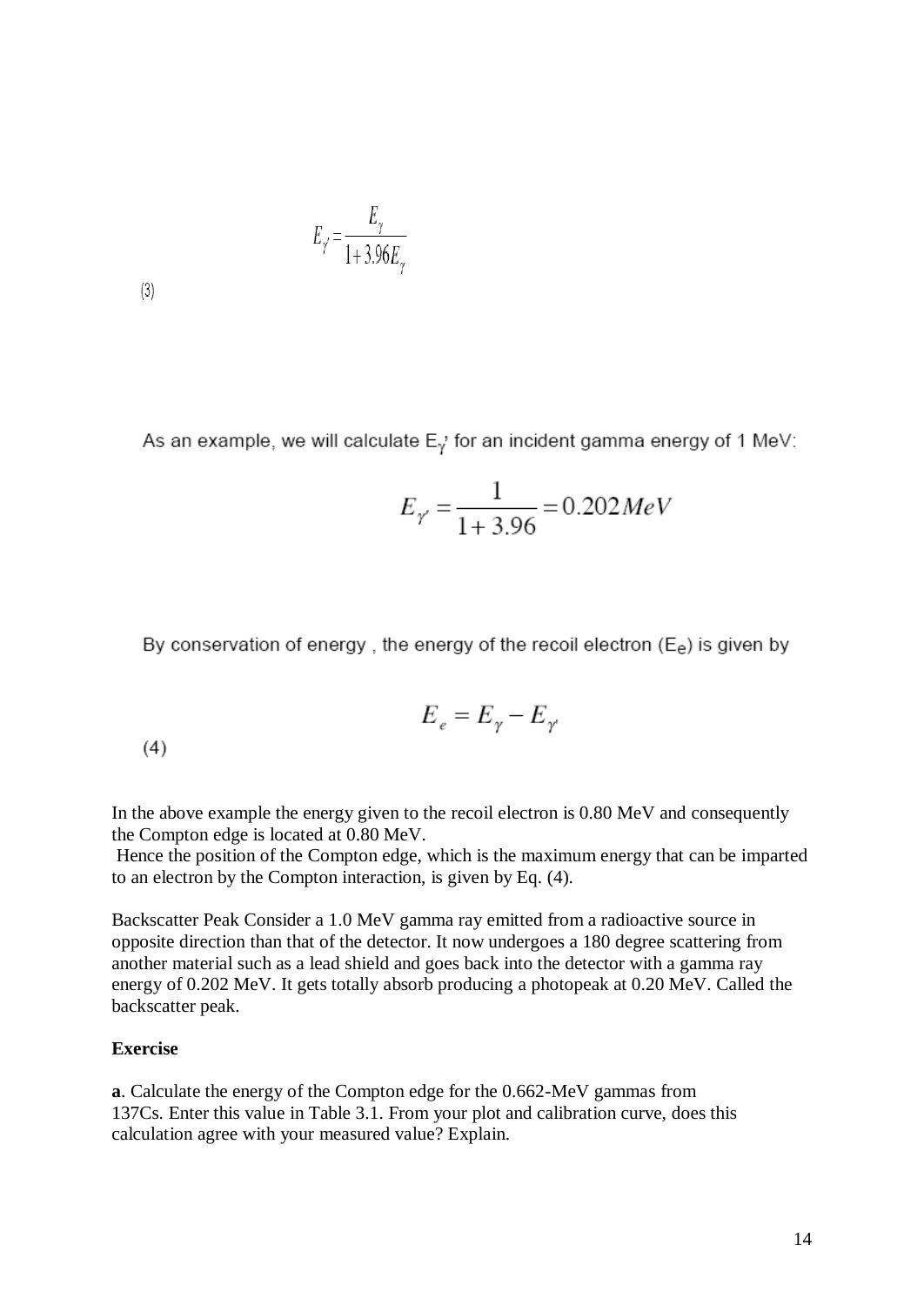### **Exercise**

**b**. Figure 3.5 was taken from Reference 8 and is a good illustration of the various events that can take place using a typical radioactive source with a NaI(Tl) detector and a lead shield arrangement. Backscattered gammas from these interactions make photoelectric interactions in the NaI(Tl) when they enter the crystal.

Calculate the energy of the Compton edge and backscattered peaks using Eqs. (2), (3), and (4) and fill in Table 3.1B. Using your energy calibration based on the photopeak data, how do your measured energies compare with the calculated energies from Eq. (2)? If the backscatter peak is not very pronounced in your spectrum, it can be improved by accumulating a spectrum with a sheet of lead placed closed to, but on the far side of the source. You will see another small peak above the Barium x-ray. Where does it come from? Explain

| Items | Event                         | Known Energy<br>(MeV) | Measured<br>Channel<br>Number | Predicted<br>Energy (MeV) |
|-------|-------------------------------|-----------------------|-------------------------------|---------------------------|
|       | Compton Edge 137Cs            |                       |                               |                           |
| 2     | Backscatter <sup>13/</sup> Cs |                       |                               |                           |
| 3     | Backscatter <sup>60</sup> Co  |                       |                               |                           |
|       | Barium x ray                  |                       |                               |                           |
| 5.    | Lead x ray                    |                       |                               |                           |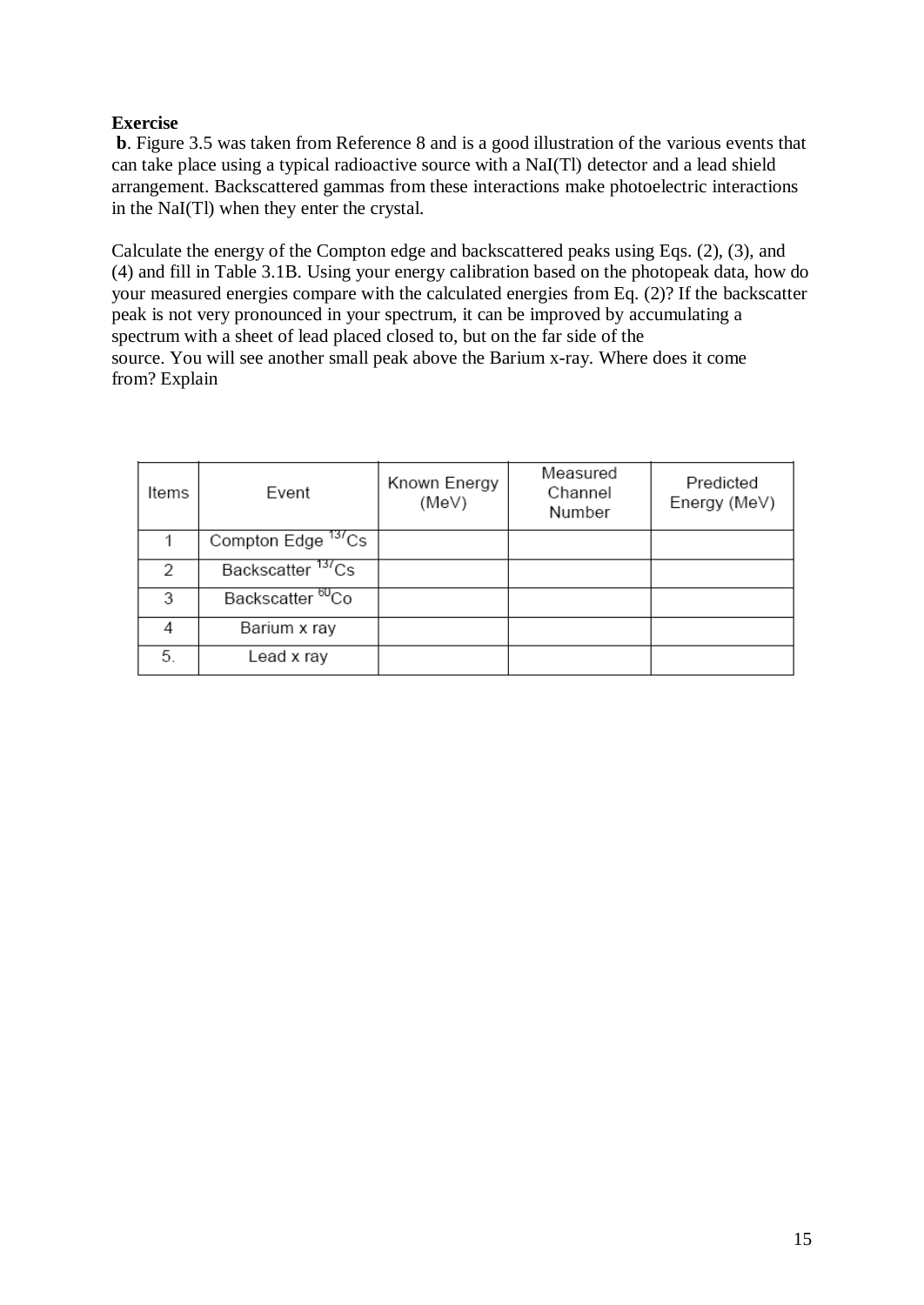### **ENERGY RESOLUTION**

#### **Objectives:**

The resolution of a spectrometer, R, is a measure of its ability to resolve two peaks that are fairly close together in energy. Figure 3.2 shows the gamma spectrum that was plotted for the 137Cs source. The resolution of the photopeak is found by using the following equation:

$$
R = \frac{\delta E}{E} \mathbf{x} \, 100
$$

where

- $R =$  the resolution in percent,
- $\delta$ E = the full width of the peak at half of the maximum count level (FWHM), measured in number of channels,
- $E =$  the channel number at the centroid of the photopeak.

#### **Exercise**

**a.** Calculate the resolution of your system from the Cs137 spectrum. Record this value. What is the error on your measurement?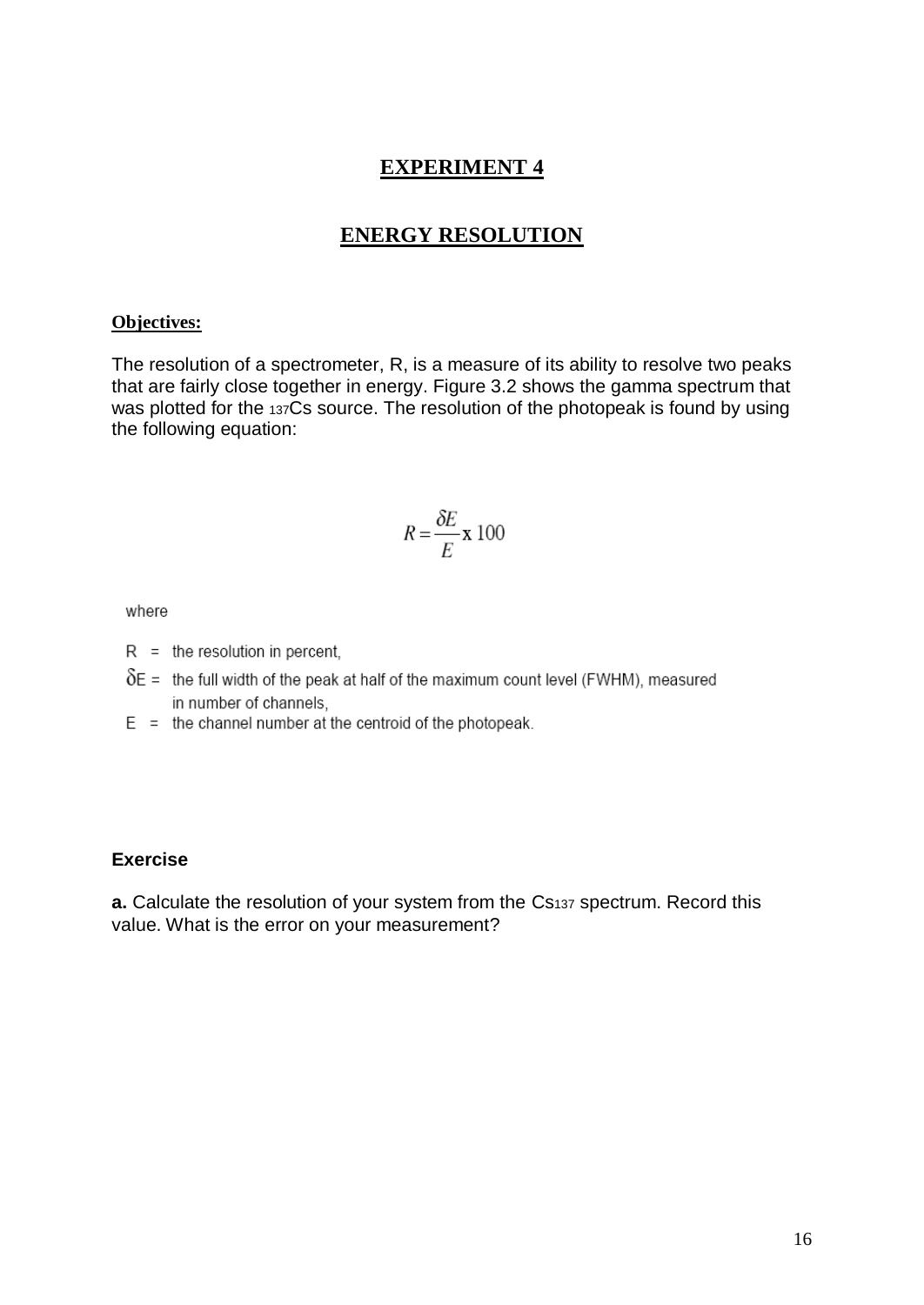# **ACTIVITY OF A GAMMA EMITTER (ABSOLUTE METHOD)**

### **Objectives:**

The activity of the standard used in Experiment 3.5 can be determined by the absolute method. The purpose of this experiment is to measure the absolute activity of 137Cs and determine the error on your measurement.

### **PROCEDURE**

**1.** Place the U1 source (137Cs) about 10.0 cm away from the face of the detector.

**2.** Accumulate a spectrum and note the live time that is used.

**3.** Read out the multichannel analyzer and determine the number of events under the photopeak, which we designate as  $\mathbb{O} \square \square$ . Then erase the spectrum, remove the source, and accumulate background for the same live time and determine the number of events in the same range of channel number, which we designate as  $©b$ .

**4.** Use the following formula to calculate the activity of U1 in disintegrations per sec. Convert it to microcuries and compare with the value given on the source itself. Activity of U1

Activity of U1 = 
$$
\left(\frac{\Sigma_{U1} - \Sigma_b}{t}\right) \frac{1}{G \varepsilon_p f}
$$

 $(7)$ 

where

 $t =$  live time in seconds

 $\epsilon_{\rm D}$  = intrinsic peak efficiency for the gamma energy and detector size used

 $f =$  the decay fraction of the unknown activity, which is the fraction of the total disintegrations in which the measured gamma is emitted .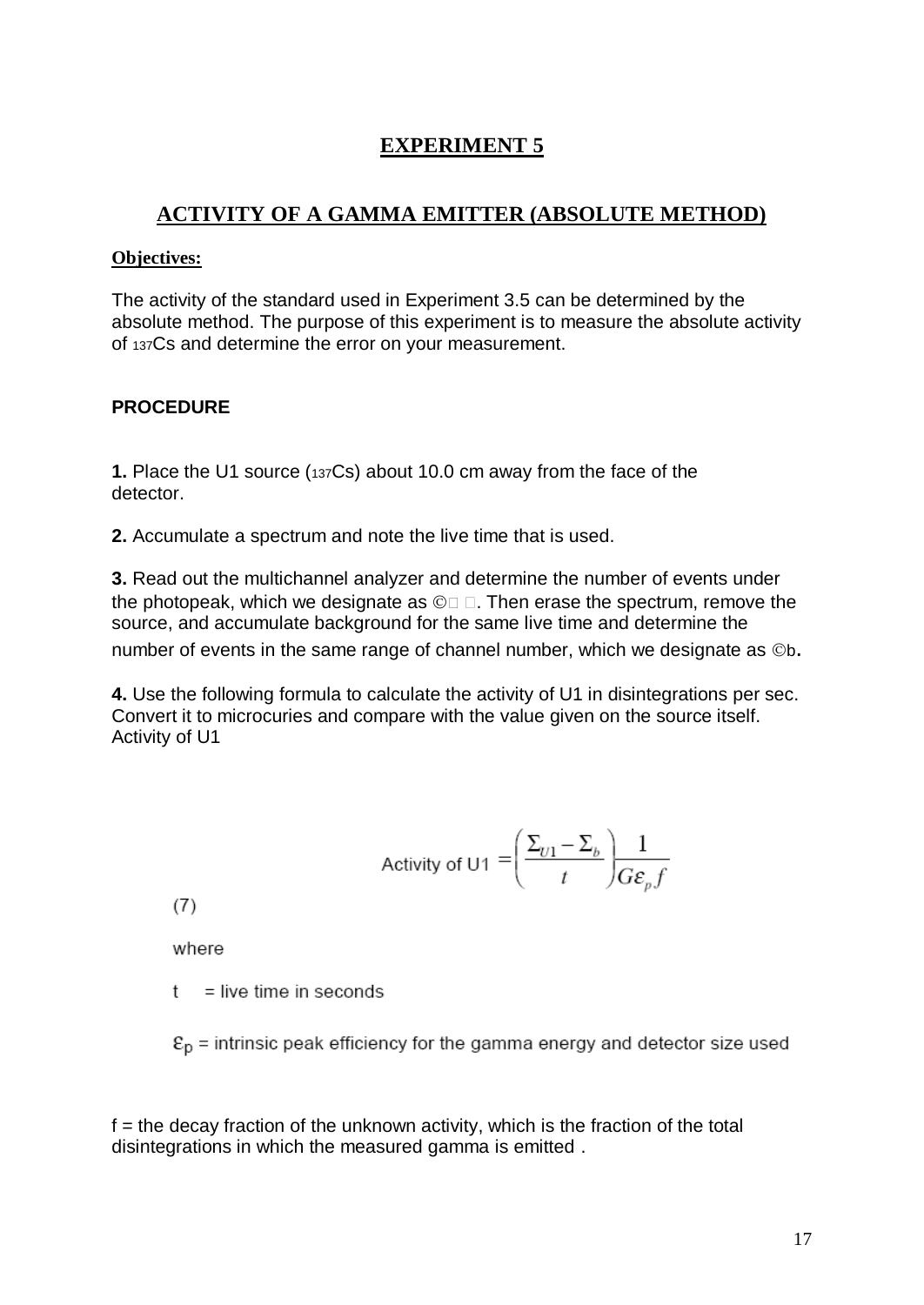$$
G = \frac{\text{Area of detector face in cm}^2}{4\pi s^2}
$$
  
ource-to-detector distance in cm

s = source-to-detector distance in cm.

| Isotope             | Gamma Energy<br>(MeV) | f    |
|---------------------|-----------------------|------|
| $^{137}\mathrm{Cs}$ | 0.662                 | 0.92 |
| $51$ Cr             | 0.323                 | 0.09 |
| $^{60}Co$           | 1.17                  | 0.99 |
| $^{60}Co$           | 1.33                  | 0.99 |
| $^{22}$ Na          | 1.276                 | 0.99 |
| $^{22}$ Na          | 0.511                 | 0.99 |
| $54$ Mn             | 0.842                 | 1,00 |
| 65Zn                | 1.14                  | 0.44 |

**Exercise a.** Estimate the error on your measurement. Use simple error propagation theory. Explain why your value is much lower and probably outside the bounds of your error?

**Exercise b.** Name two possible sources of error and discuss how much in percent do you think they affected your experimental value.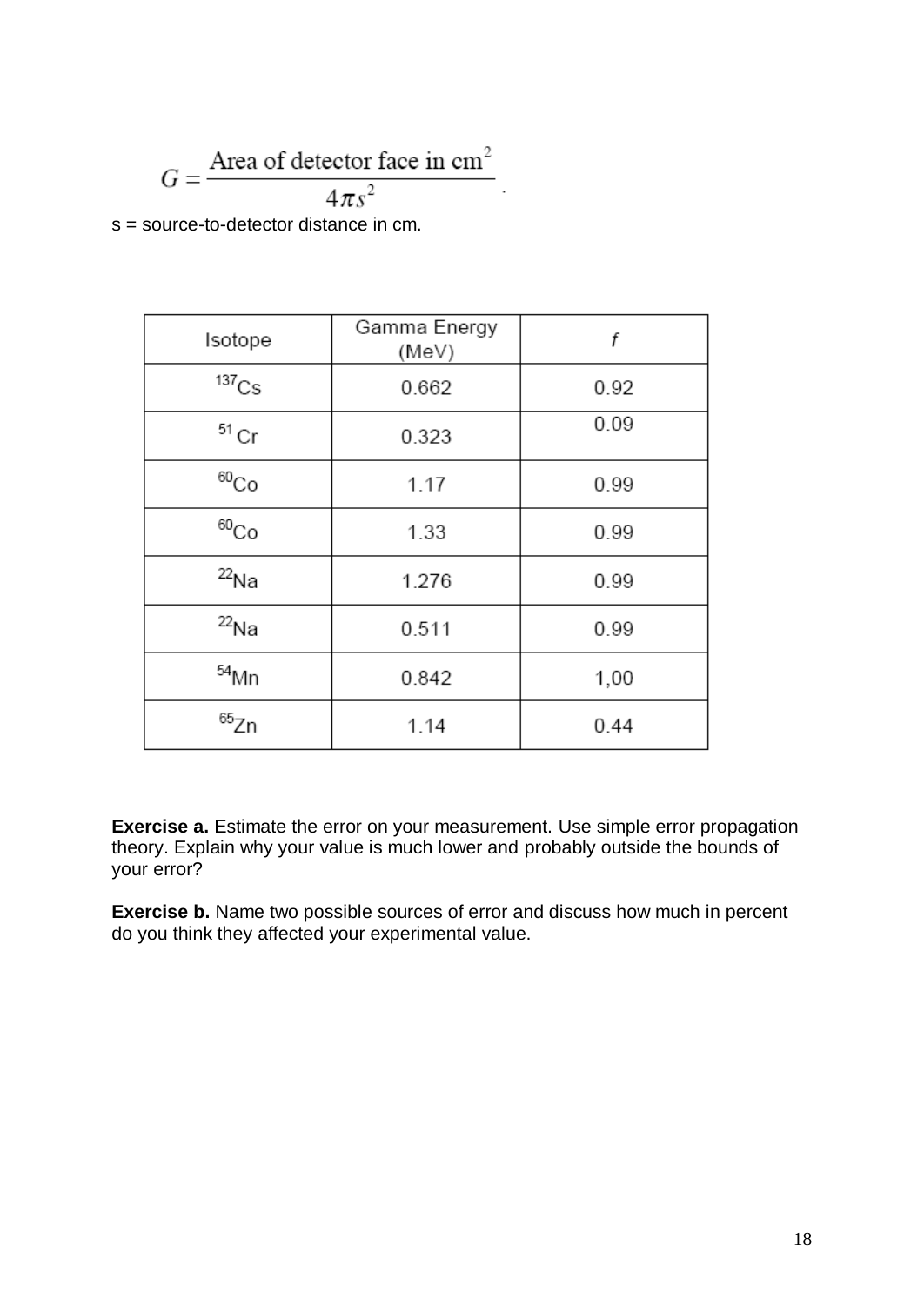#### **MASS ABSORPTION COEFFICIENT**

#### **1.1 Objectives:**

The purpose of the experiment is to measure experimentally the mass absorption coefficient in lead for 662-keV gamma rays and determine the error on your measurement.

The source of the gamma rays is 137Cs. References 2, 3, and 4 point out that gammas interact in matter primarily by photoelectric, Compton, or pair production interactions. The total-mass absorption coefficient can be measured easily with a gamma-ray spectrometer. In this experiment we will measure the number of gammas that are removed from the photopeak by photoelectric or Compton interactions that occur in a lead absorber placed between the source and the phototube.

From Lambert's law the decrease of intensity of radiation as it passes through an absorber is given by :

$$
I = I_0 e^{-\mu x} \tag{8}
$$

where

I= intensity after the absorber,  $I_0$  = intensity before the absorber,  $\mu$  = total-mass absorption coefficient in cm<sup>2</sup>/g,  $x =$  density thickness in g/cm<sup>2</sup>.

The density thickness is the product of the density in g/cm3 times the thickness in cm. The half-value layer (HVL) is defined as the density thickness of the absorbing material that will reduce the original intensity by one-half. From Eq. (8):

 $\ln I/I_0 = -\mu x$  or  $(9)$  $\ln I = \ln I_0 - \mu x$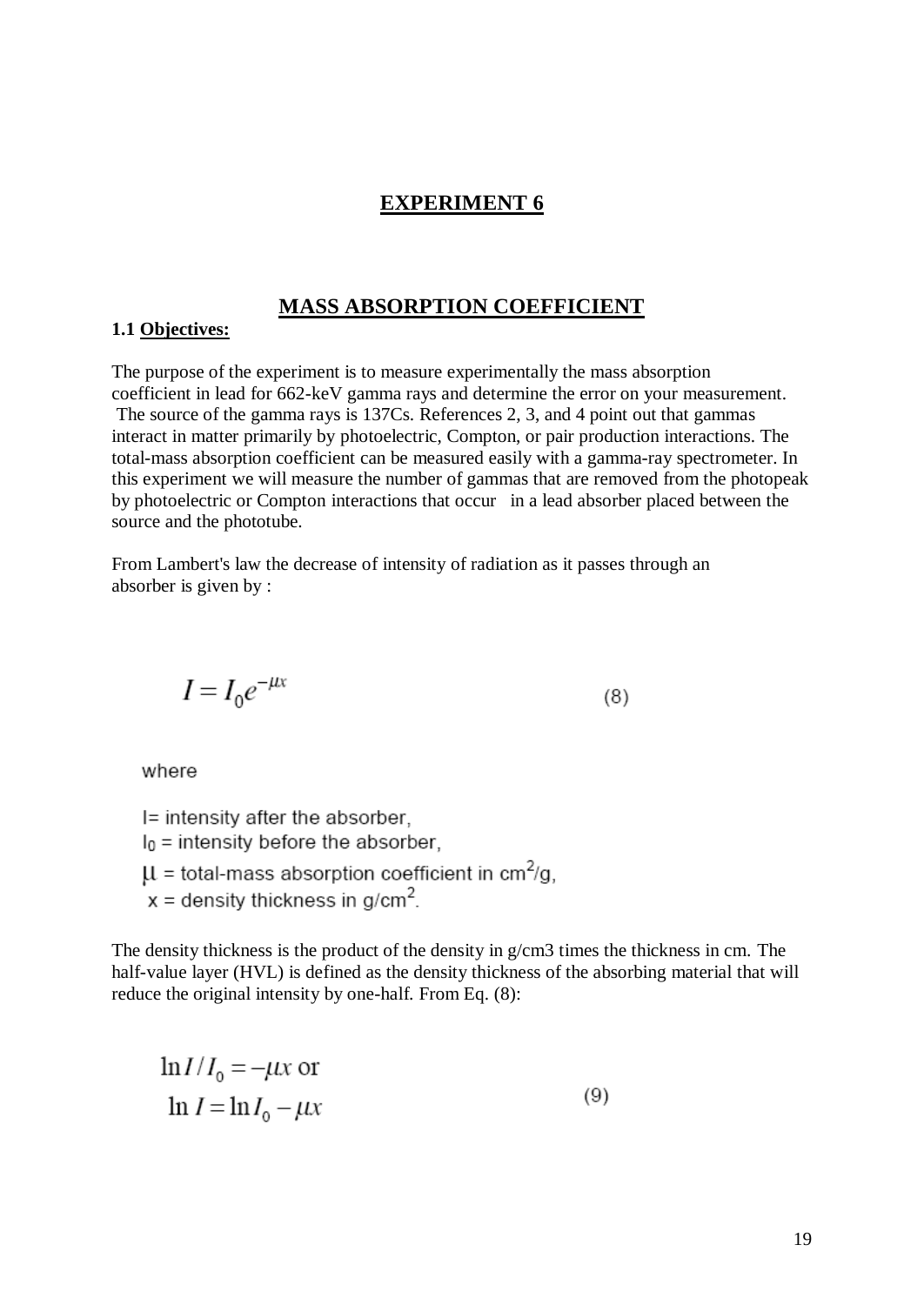If  $I/I_0 = 0.5$  and  $x = HVL$ , In  $0.5 = -\mu$  (HVL) and hence HVL = 0.693/ $\mu$ .  $(10)$ 

In this experiment we will measure  $\Box$   $\Box$  in lead for the 0.662 MeV gammas from 137Cs and determine the error on  $\Box$ . The accepted value is 0.105 cm2/g. Values for other materials can be found in ref. 6.

## **PROCEDURE**

1. Place the Cs137 source about 1.5 in. from the NaI(Tl) detector. Place the lead brick with a hole in it in front of the detector so that only parallel paths of gamma rays enter the detector. This will lower the count rate but guarantees you only detect gamma rays that traverse the lead sheets normal to the surface. Accumulate the spectrum long enough for the sum under the 0.662-MeV peak ( $\Box$ Cs  $-\Box$  $\Box$ b) to be of the order of 4000 to 5000 counts. Record the live time, Read out the multichannel analyzer, and determine  $(\Box Cs - \Box \Box b).$ 

2. Erase the spectrum in the multichannel analyzer and insert the first piece of lead (the thickness should be 1/16 in. or less) between the source and the detector. Accumulate the spectrum for the same period of live time as in step 1 above. Read out the multichannel analyzer and determine ( $\Box$ Cs  $-\Box$  $\Box$ b).

3. Erase the multichannel analyzer and insert another piece of lead, making the total thickness about 1/8 in. Determine ( $\Box Cs - \Box \Box b$ ). Repeat with additional thicknesses of lead until the count-sum is less than 1000. Fill in the data in Table 3.3.

| Absorber | Absorber Thickness (g/cm <sup>2</sup> ) | $(\Sigma_{\text{Cs}} - \Sigma_{\text{b}})$ |
|----------|-----------------------------------------|--------------------------------------------|
|          |                                         |                                            |
| 2        |                                         |                                            |
| 3        |                                         |                                            |
| 4        |                                         |                                            |
| 5        |                                         |                                            |
| 6        |                                         |                                            |
|          |                                         |                                            |

**Exercise** a. Using Excel to plot I vs. absorber thickness in  $g/cm2$ , where  $I = (\Box Cs - \Box \Box b)/$ Live time. Determine the HVL from this curve and calculate  $\square \square$  from Eq (10) and estimate the error on μ. How does your value compare with the accepted value of 0.105 cm2/g? Now determine  $\Box$   $\Box$  and its error from a linear least squares fit of eq. 9 to the data.<br>Let  $y = \ln I$  and  $b = \ln I0$  and  $\Box \Box =$  slope. Compare the two values. Which do you think is a better determination? Explain.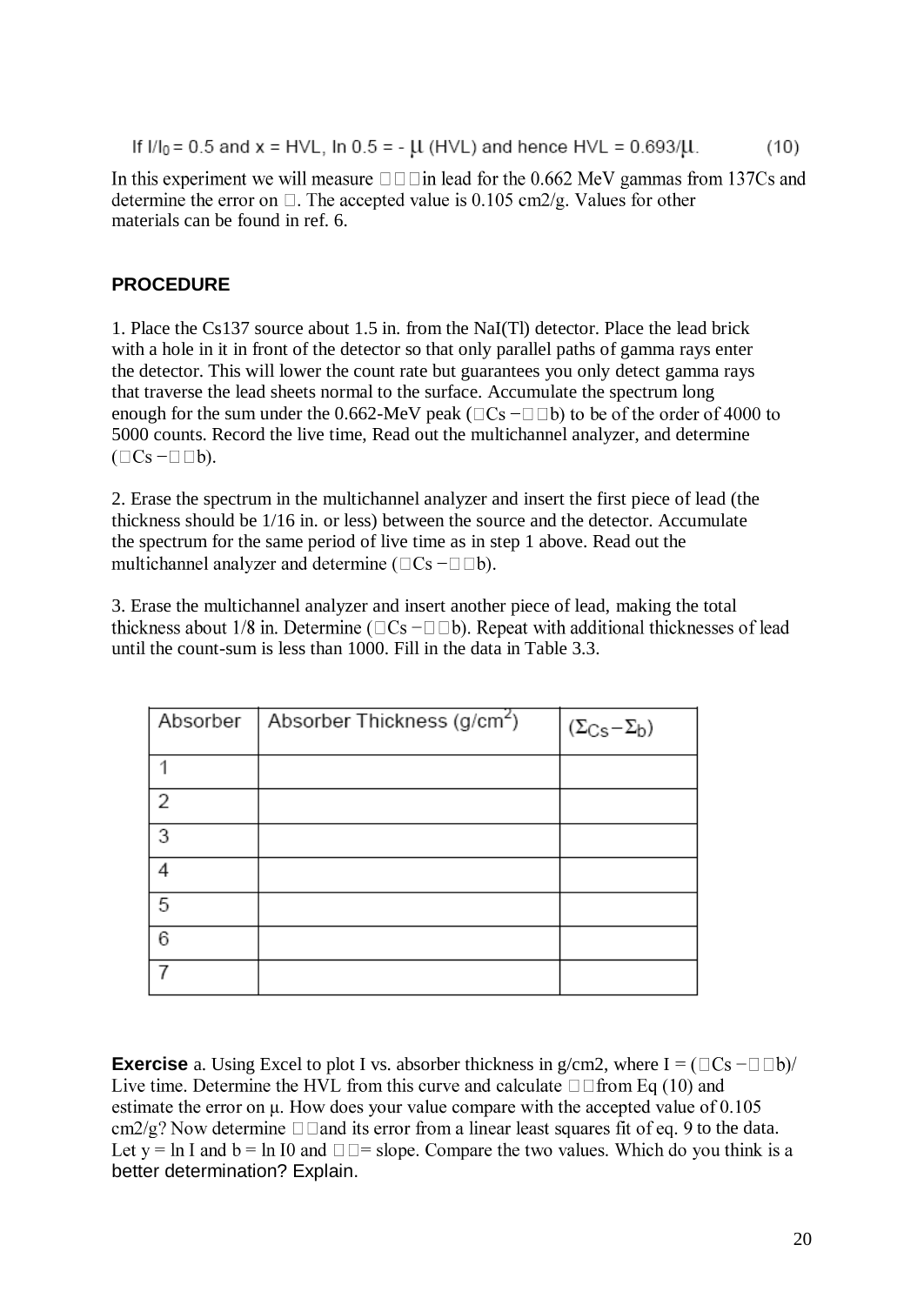**Exercise b**. Name two possible sources of error and discuss how much you think they affected your experimental value.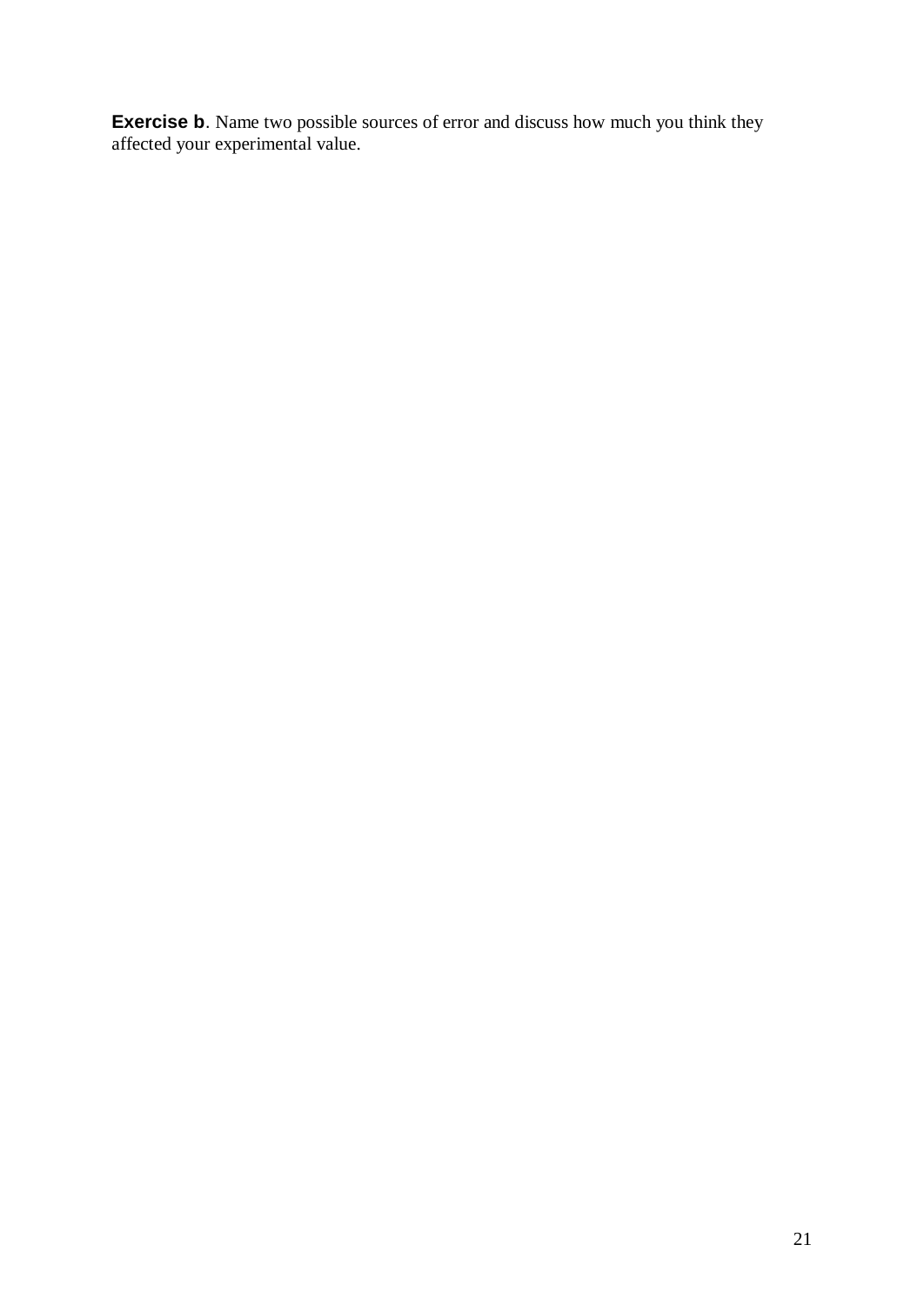# **TIME COINCIDENCE TECHNIQUES**

This is another exercise designed to familiarize you with the electronics with emphasis on timing.

## **9.1 SIMPLE FAST-COINCIDENCE EXPERIMENT Equipment Needed**

Pulser Ortec 480 Two Amplifier Canberra 2022 Two Timing Single-Channel Analyzer (SCA) Canberra 2037A Canberra 2040 Universal Coincidence Counter (or Scaler) Canberra 2071A NIM Bin and Power Supply Ortec 401 Oscilloscope

## **PURPOSE**

This experiment will utilize some of the basic instrument configurations for time coincidence studies.

## **PROCEDURE**

1. Connect up the circuit shown in Fig. 9.6, and make the following module settings: Amplifiers: Positive Input, Bipolar Output. Timing Single-Channel Analyzers: Lower Level =  $50/1000$ , Delay 0.5  $\Box$ s, Window full CW, CO.

Coincidence: Inputs A and B switch up and Coinc, switch C and D down. Resolving Time maximum  $(1 \Box s)$ .

Pulser: Positive output, power on, attenuated output approximately 0.5 V (measured with an oscilloscope).

2. Adjust the gain of each Amplifier so that it's output pulse is about 5 V.

3. Set the Counter/ Timer for a long time (100 s). Vary the delay on either SCA until the maximum counting rate is observed on the Counter. The two branches are now approximately coincident.

4. Clear the scalar. Set the timer for 10 s and count. If the maximum counting rate was set properly in step 2, the scalar should read about 600 (60 Hz for 10 s). Change the delay in either SCA by 50 ns (50 dial divisions) and repeat the 1 0-s count.

Exercise a. Continue changing the delay for enough readings to plot a time coincidence curve similar to that shown in Fig. 9.7. You may have to narrow the delay 35 near the beginning of the window and near the end of the window in order to see exactly where it begins and ends.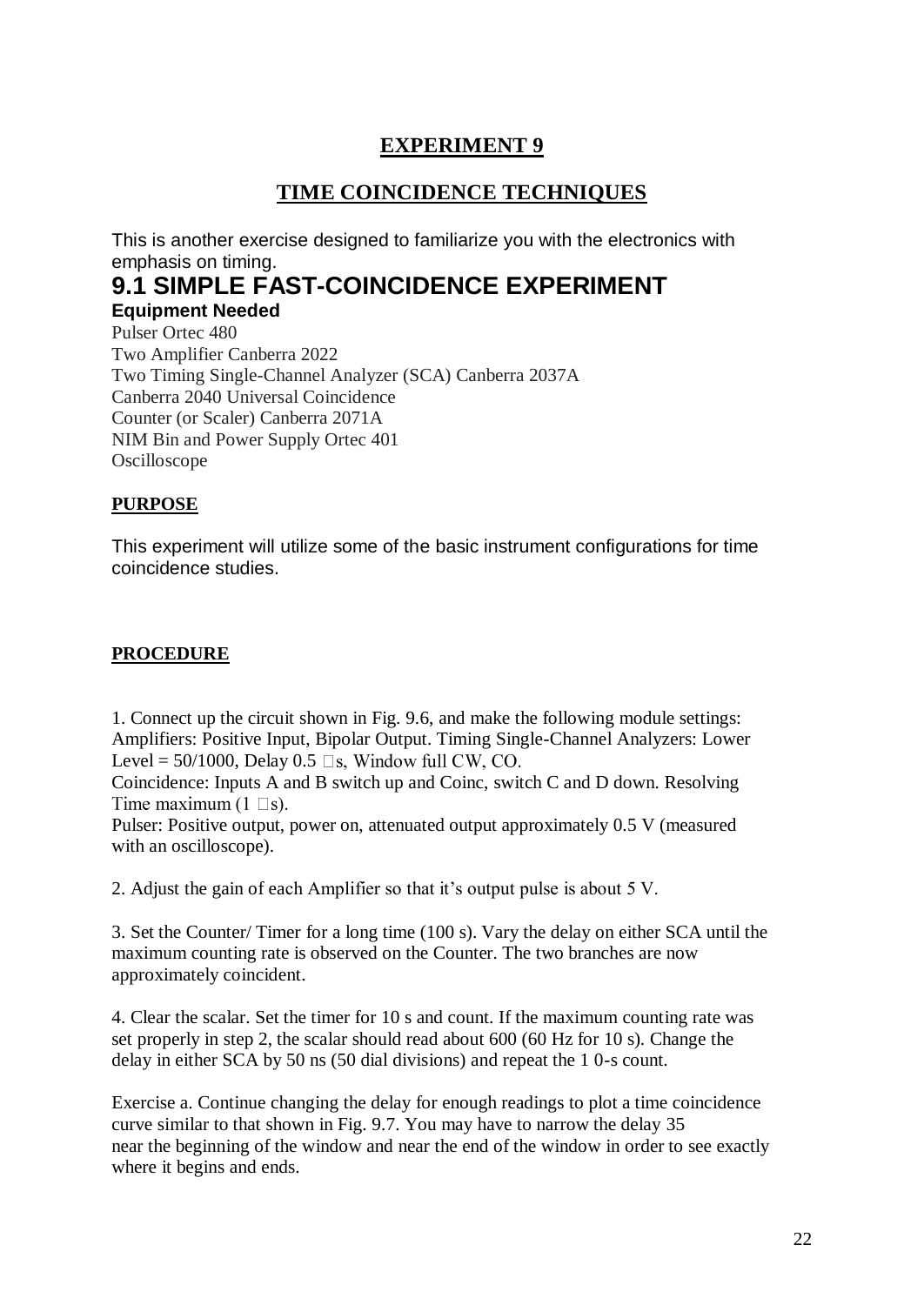Exercise b. Narrow the resolving time of the Coincidence module to 0.5 s and plot the coincidence curve, which is similar to Fig. 9.7 (note: take readings every 20 ns). You may have to narrow the delay near the beginning of the window and near the end of the window again in order to see exactly where it begins and ends.

Exercise c. Narrow the resolving time of the Coincidence module to 100 ns and measure the coincidence curve (take readings every 10 ns). You may have to narrow the delay near the beginning of the window and near the end of the window again in order to see exactly where it begins and ends. The student should now begin to understand the concept of simple fast time coincidence spectroscopy.

Fig. 9.6. Electronics Block Diagram for Experiment 9.1.

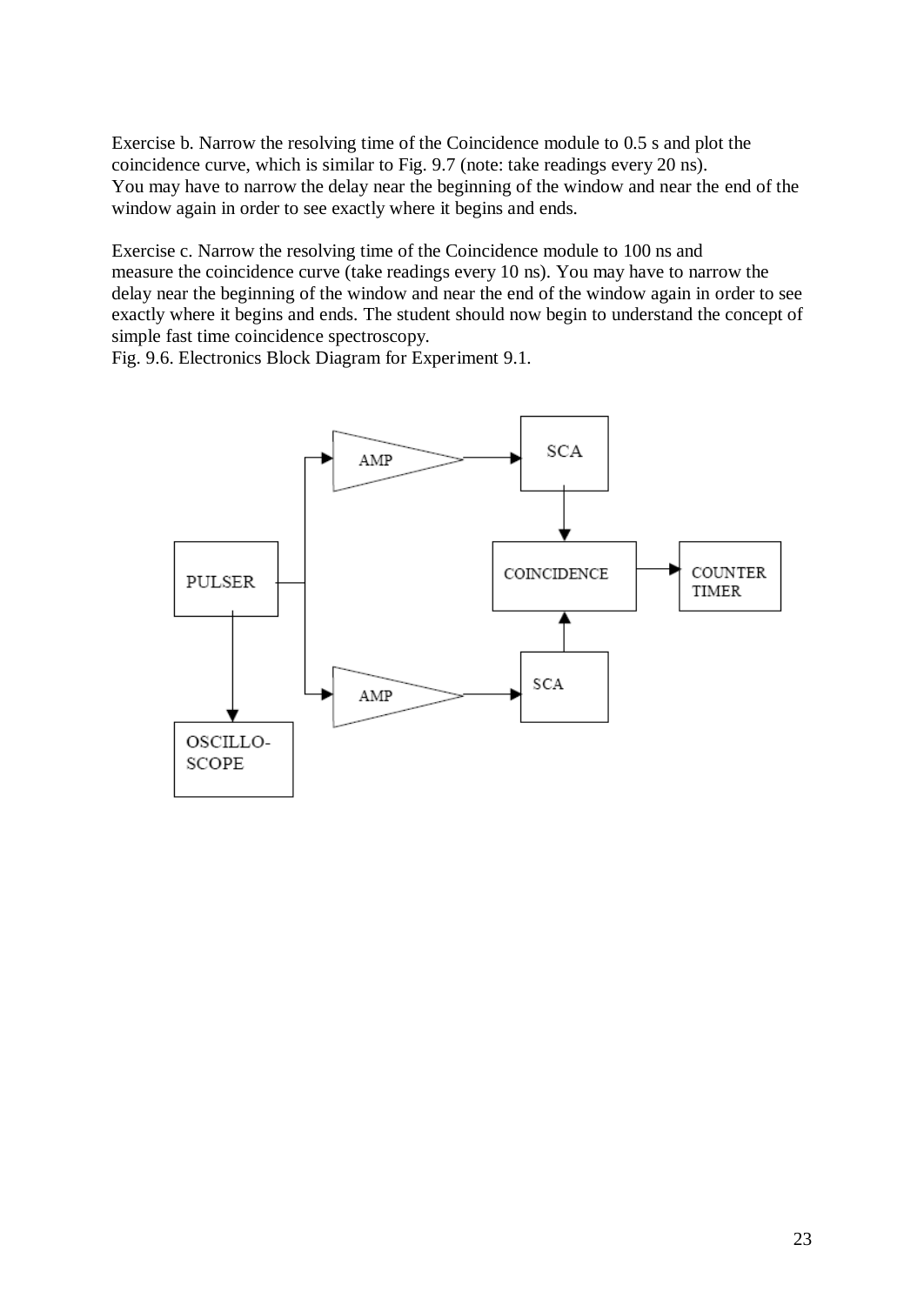## **EXPERIMENT 13 OVERLAP COINCIDENCE METHOD FOR MEASURING GAMMA-GAMMA COINCIDENCE OF 22NA**

# **1.2 Equipment Required:**

- Two Canberra NaI(TI) Crystal, Phototube Assembly Model  $802 2 \times 2$  and
- Canberra Photomultiplier Tube Base( Preamplifier Model 2007P)
- Two Hewlett Packard 6516A High Voltage Power Supply
- Two Amplifier Canberra 2022
- Two Timing Single-Channel Analyzer (SCA) Canberra 2037A
- Canberra 2040 Universal Coincidence
- Counter (or Scaler) Canberra 2071A
- NIM Bin and Power Supply Ortec 401
- Oscilloscope
- Na22 source

### **1.1 Objectives:**

Two annihilation quanta are radiated from a Na 22 source in coincidence with each other for each radiation event that will be measured in this experiment. The purpose of the experiment will be to verify that these quanta emanate from the source with an angular separation of 180口.

## **1.2 INTRODUCTION**

Sodium-22 is an excellent source for a simple gamma-gamma coincidence experiment. The decay scheme for this isotope is shown in Fig. 13.1. From the decay scheme it can be seen that 99.95% of the time the 22Na decay occurs by positron emission and electron capture through the 1.274 MeV state of 22Ne. Ninety percent of these decay events occur with positron emission, which then annihilate and produce a pair of 0.511- MeV gamma rays that can be seen in the gamma spectrum. Figure 1 shows a typical gamma spectrum for 22Na that was obtained with a NaI(Tl)

detector. The 0.511-MeV peak will usually be quite a bit more intense than the 1.274- MeV peak, primarily because of the detector efficiency differences at the two energy levels and the annihilation process.

The 22Na source is usually covered with a thin absorber such as a thin (-1/16-in.) piece of metal or plastic. Positrons from the source will lose energy in the absorber by de/dx and will be annihilated in the absorber. The NaI(Tl) detectors will see an approximate point source of radiation. When the positrons are annihilated, two 0.511-MeV gammas will leave the source with an angular separation of  $180\degree$ . Experimentally the pair of gamma rays are detected and measured with one detector that is fixed and another detector that can rotate about the source.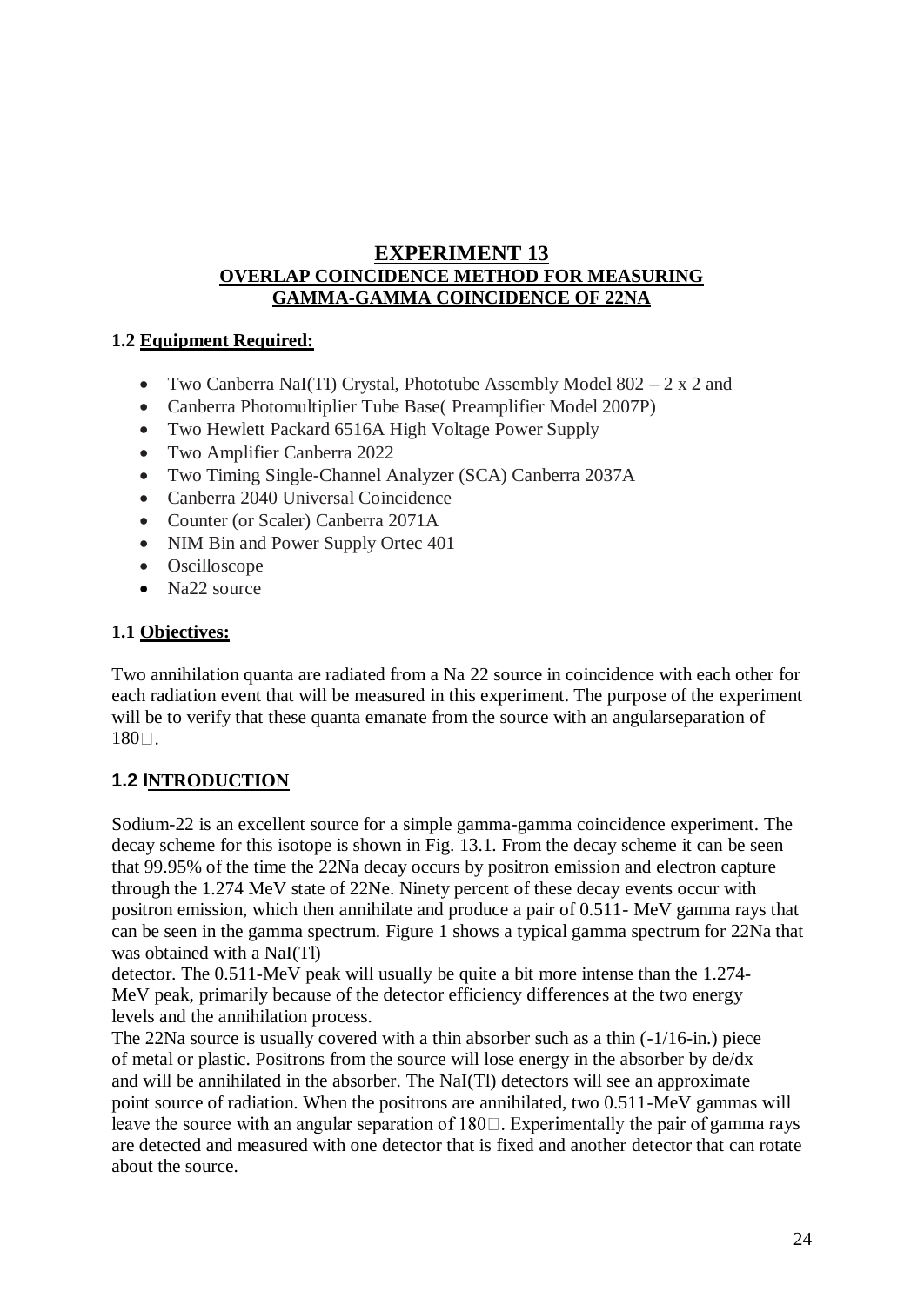A typical electronics diagram for measuring a gamma-gamma coincidence is shown below in Fig 2. The pulser and detector are alternately connected to the AMP inputs and are not connected simultaneously



## **PROCEDURE**

**1.** Set up the electronics as shown in Fig. 13.3. The instructor will assist you in arranging the two detectors on the goiniometer. The radioactive 22Na is placed in the holder at the center of the goiniometer.

2. Set the Amplifiers for positive input and Bipolar output. Adjust the gain of both amplifiers so that the 0.511- MeV line of 22Na results in approximately 3-V pulses at the outputs. Use the oscilloscope for this measurement. Ask the Lab Instructor for assistance. This is hard to observe.

3. Set the Timing Single-Channel Analyzers to CO. Set the Delay controls at minimum. Set the Lower- Level dial at 40 and the Window dial to full CW.

4. Connect the SCA Out from one of the Timing Single-Channel Analyzers to the A input of the Coincident module and connect the output from the other SCA to the B input of the Coincident module. Set the Resolving Time to  $1 \square s$ . Set the A and B switches up and C and D toggle switches down. Disconnect the NaI detector and connect the pulser into the circuit. The pulser should indicate coincidence for the two signal paths. Ask your Lab Instructor to illustrate this for you. You may use either the oscilloscope or